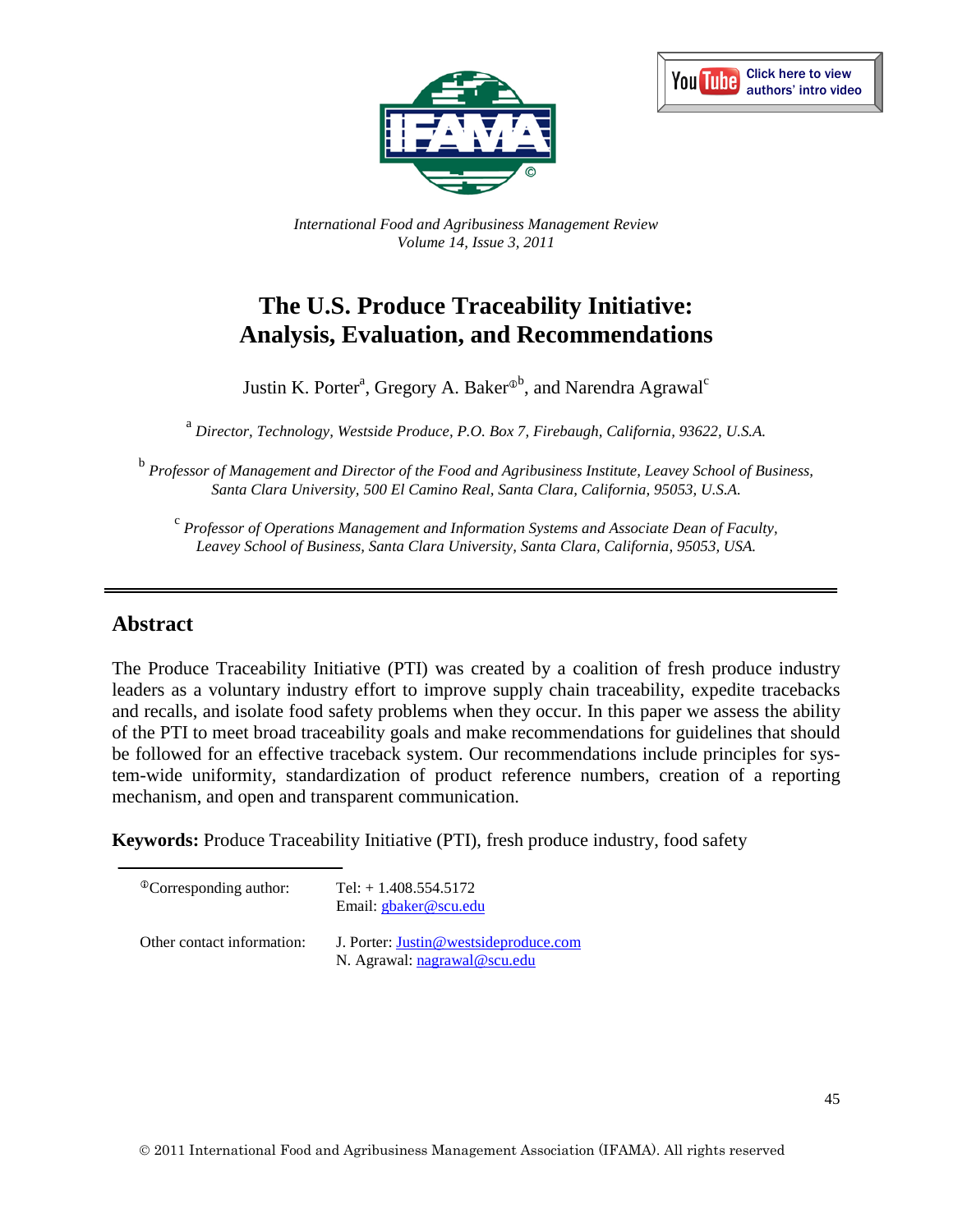## **Introduction**

In the U.S., foodborne illness accounts for approximately 76 million illnesses, 325,000 hospitalizations, and 5,000 deaths annually (Mead et al. 1999)*.* Based upon the USDA Economic Research Service (ERS) and Centers for Disease Control (CDC) estimates of incidence, outcome severity, and medical, productivity, and disutility costs, outbreaks of Salmonella and E. coli O157:H7 alone are estimated to cost the U.S. \$3,124,811,739 annually (USDA 2009b).

While there are more than 200 known diseases transmitted through food, a primary complicating factor in detecting foodborne illness is that many pathogens or agents are not readily identifiable or diagnosable. The CDC estimates that more than 75% of illnesses, hospitalizations, and deaths are caused by unknown agents and pathogens. Some of the most recognizable pathogens today (e.g., E. coli O157:H7) were not recognized as the cause of foodborne illness until the last twenty years (Mead et al. 1999). Considering the degree of difficulty in identifying certain strands of illness through simple testing (since so many illnesses, hospitalizations and deaths are attributed to unknown agents), it is imperative that other means be developed to narrow the investigative process and more quickly locate the source of an outbreak. An effective traceability program would go a long way toward making our food safety system safer.

A foodborne illness outbreak is defined as two or more cases of a similar illness resulting from ingestion of a common food (Mead et al. 1999). Advances in technology have made the detection of foodborne illness and foodborne illness outbreaks more rapid. One such technology is PulseNet, a system utilized by the CDC. Pulsenet, which uses standardized protocols, software, and nomenclature, was created after a major E. coli O157:H7 outbreak in 1993 that caused approximately 800 illnesses. In the 1993 E. coli outbreak, scientists used DNA "fingerprinting" to match the strain of E. coli found in sick patients with a strain found in hamburger patties that were served by a fast food chain. Investigators realized that had they been able to more rapidly identify the DNA match they would likely have been able to prevent many of the illnesses that occurred. PulseNet was designed as an on-demand electronic database of DNA "fingerprints" of disease-causing bacteria taken in a standardized manner from both sick humans and food suspected of being infected. The CDC conducts searches of the database in order to identify clusters of illnesses with the same DNA footprint. This rapid electronic detection of DNA "fingerprint" clusters across the U.S. enables the CDC to distinguish and react to outbreaks far more rapidly than was previously possible; outbreaks that once took days to discover can now be detected in hours (National Center for Infectious Diseases 2009).

While technological and communication advances, such as PulseNet, have aided in the *detection* of outbreaks, there is still considerable difficulty in investigating and tracing foodborne illness outbreaks back to the *source* of the problem. A recent study by the Alliance for Food & Farming illustrates the importance of being able to identify the source of a foodborne illness outbreak (Alliance for Food & Farming 2010). In those investigations in which there was a successful source implication, only 2% of outbreaks and 6% of illnesses were confirmed as problems associated with growing, packing, shipping, or processing fresh produce. According to the same study, 65% of the illness outbreaks associated with produce were attributed to restaurant mishandling, 14% to mishandling at community events, and 13% to mishandling in the home. These data are based upon confirmed cases, and do not account for those outbreaks and illnesses in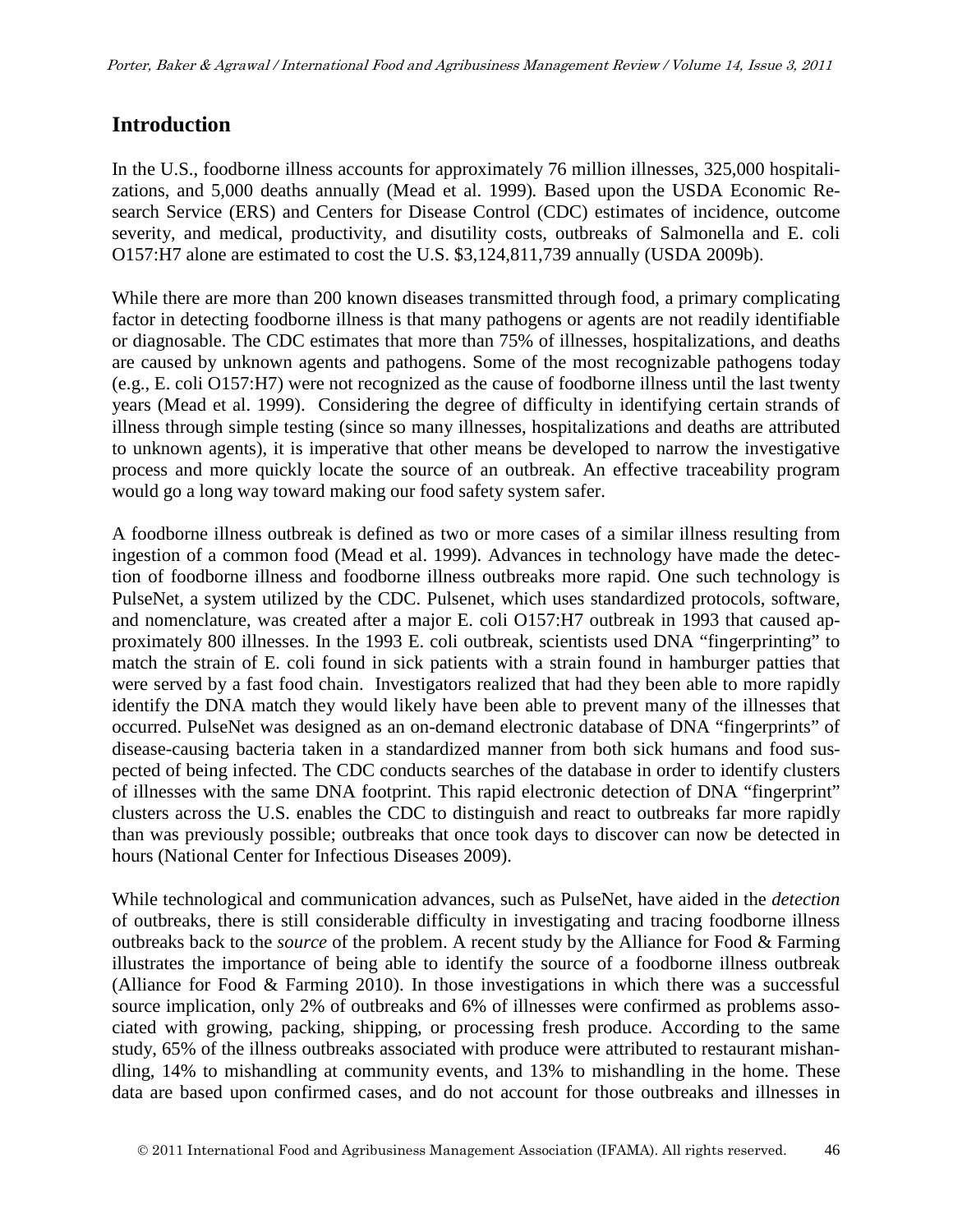which a source was never implicated. Because the source of a contamination dictates the response (contamination from mishandling produce at a community event would be handled very differently from contamination originating at the grower level) it is extremely important to be able to trace a foodborne illness outbreak back to its source.

Once the source of contamination and the scope of products affected are identified, the FDA attempts to trace forward to each location in which the product was shipped in order to facilitate a recall. Any recordkeeping lapse can cause delays in this process, thereby extending the ultimate removal of other contaminated product from commerce.

As the U.S. population becomes more urban and more removed from any direct link to the food supply, consumer confidence in the safety of the food supply is critical. Despite an increase in government oversight and significant advances in the detection and investigation of foodborne illnesses and outbreaks, the number and severity of incidents has not decreased in recent years. In 2009, the Produce Traceability Initiative (PTI) was proposed by a coalition of fresh produce industry leaders as a voluntary industry effort to "enhance total supply chain traceability to better serve our customers, to expedite tracebacks and recalls, and more narrowly isolate potential recalls or other problems when they do occur," (PMA 2009a; PMA 2009b; PMA 2009c). The PTI was developed to help establish a common system of traceability across commodities in the produce industry.

Although it was proposed by industry leaders, industry support for the PTI is mixed at best. The cost of implementation has been a major hurdle for both suppliers and distributors of fresh produce due to the additional technological and labor expenses involved in adding a lot-specific barcode to each box and then reading and storing that data. Additionally, the use of a highly standardized approach to labeling a wide variety of commodities with different growing, packing, and handling processes creates additional burdens for users. For those firms that are already complying with one-up, one-down regulations under the U.S. Bioterrorism Act, doubt exists that the addition of a "barcode on a case" will be helpful to a traceback investigation performed by the FDA. Finally, critics are worried that the PTI makes it easier for regulators to use the grower as a scapegoat by providing a simpler mechanism to point straight back to the point of origin instead of the path through which food traveled on its way to consumers.

Proponents of the PTI cite the differences between *process* flow (the physical flow of the product through the supply chain) and *transactional* flow (the flow of money and paperwork in the sales and distribution through the supply chain) as a major benefit of the PTI. A more robust tracing system that identifies each physical location (the process flow) through which produce is handled instead of only transactional data (such as invoices) could shorten the time-consuming process required to trace the physical path of produce through the supply chain. The electronic footprint left by the PTI can provide a standardized link between each point in the supply chain through which the product moves and, subsequently, might be contaminated. As the flow of money and sales is very often different than the flow of physical produce, authorities will be able narrow the number of commodities, brands, and companies implicated in an outbreak by matching outbreak locations to specific lots of product sold through those locations. Accordingly, labels identifying the brand owner, commodity, product identification, and lot would not be used simply to identify the original supplier but rather to identify all relevant handlers along the supply chain.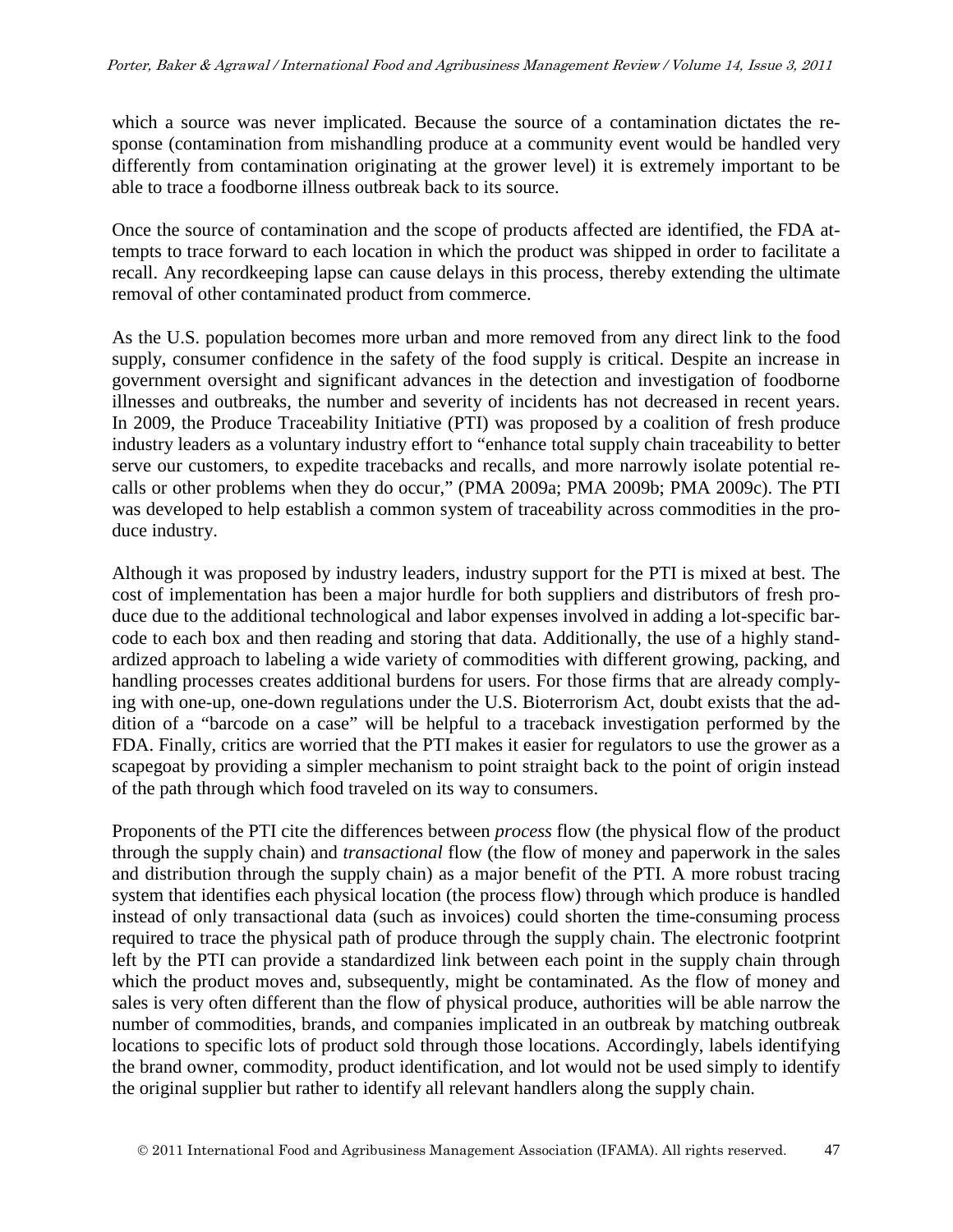## **Objectives**

This research has three primary objectives:

- 1. Establish future goals for an ideal fresh produce traceability system;
- 2. Assess the extent to which the PTI meets the goals of an ideal fresh produce traceability system as well as the stated goal of enhancing the supply chain by expediting tracebacks and recalls, and more narrowly isolating potential recalls or other problems when they occur; and
- 3. Develop a set of recommendations or principles to guide future traceability systems.

## **Procedures**

Our first objective was to develop a set of future goals for an effective traceability system. To that end, we started with a thorough review of existing local, state, and federal regulatory requirements to develop a complete picture of the current chain-wide traceability system as it applies to produce, as well as its strengths and shortcomings. Primary research was then conducted in the form of open-ended interviews with growers, shippers, brokers, retailers, foodservice providers, and distributors in the fresh produce supply chain. The objective of the interviews was to determine the strengths and shortcomings of the current system in order to formulate a set of future goals for a successful traceability system. This primary research was supplemented with publicly available comments and information from presentations by major firms in the produce supply chain. A total of 17 interviews were conducted with representatives of grower/shippers, brokers, processors, retail chains, technology vendors, and industry associations using an interview guide. The majority of these interviews were carried out in-person; a few interviews were conducted by telephone. Secondary research was then analyzed, focusing on the strengths and shortcomings of the existing system. The analysis was based on previous academic work in the field, government documents, public testimony of supply chain participants before Congress, the FDA, the CDC, the USDA, legislation, and documentation from various electronic sources regarding specific initiative data. We also examined two case studies for a deeper understanding of the food safety system, the 2006 E. coli contamination of fresh spinach and the 2008 salmonella contamination of peanut butter.

Second, we develop a set of future goals that would improve upon the effectiveness and timeliness of the current traceback system**.** A four stage iterative process was employed such that these goals encompassed, as accurately as possible, data accumulated through interviews as well as the analysis of secondary research. The first stage was to lay out each "shortcoming" in the current system as illustrated by primary and secondary research (interviews with supply chain members, FDA testimony and public releases, and an analysis of recent major outbreak and recall shortcomings). The second stage was to examine the shortcomings identified through various methods, looking for similarities such that they could be grouped into more cohesive categories. The third stage was to turn each category of "shortcomings" on its head and to develop "goals" for an effective traceability system. Finally, we compared the future goals to the original shortcomings from stage one to ensure that the synthesized final goals did not lose their original substance. This process was then repeated until the substance of the original shortcomings and the substance of the synthesized goals were one and the same.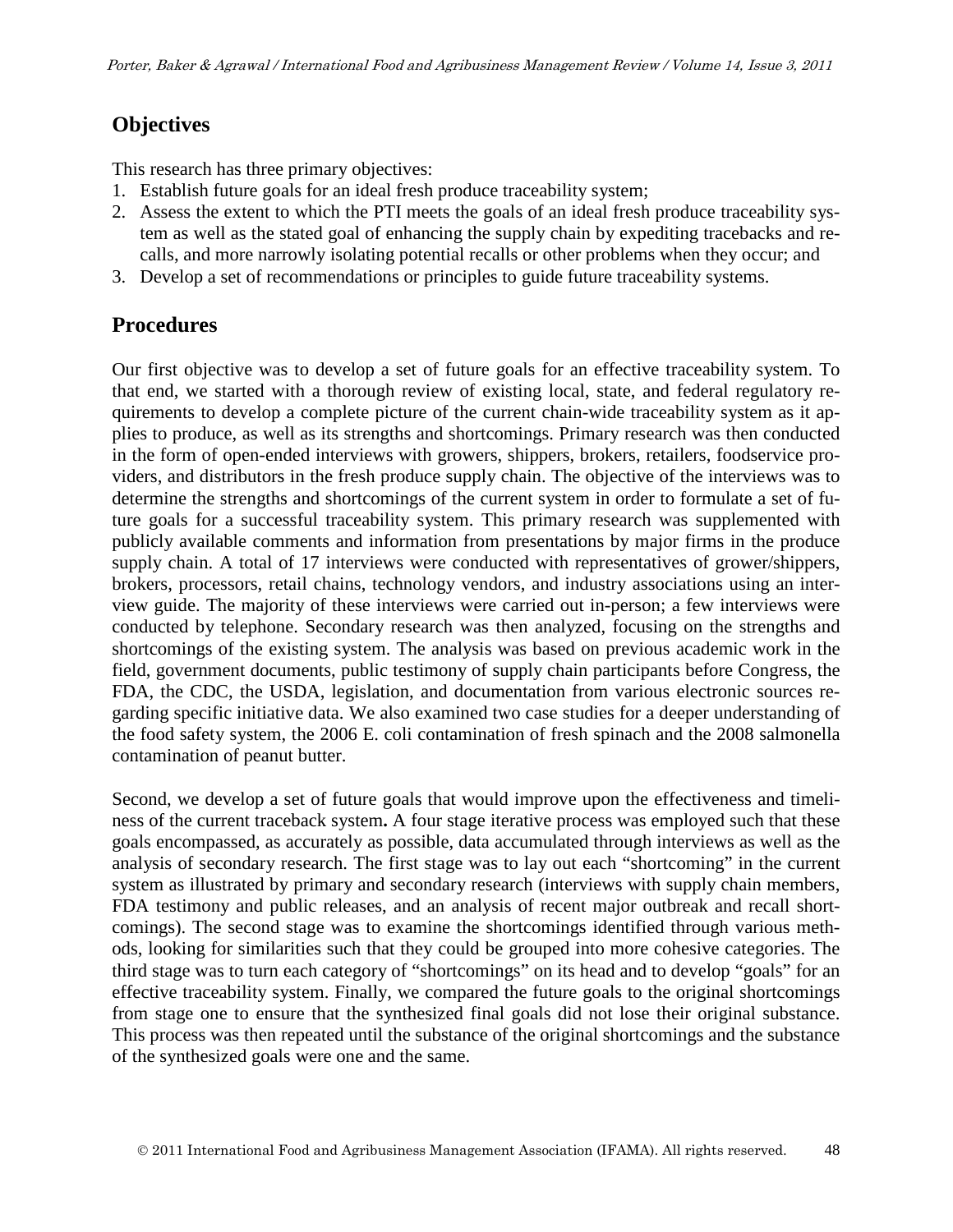The third step was to assess the PTI relative to the future goals. We laid out the PTI in detail and compared the system that the PTI would create in the supply chain to that of the future goals. This analysis allowed us to highlight what the PTI accomplishes conceptually and where it falls short. It is important to note that the PTI is described as a "living document" which is regularly updated. In order to maintain a consistent analysis, a single version of the PTI documentation as of May, 2010 was utilized.

Finally, based on the above analysis of the future traceability goals and the assessment of the PTI, we develop recommendations or principles that should be adopted in order to help ensure that future versions of the PTI will result in an effective, timely, and accurate traceability system for the produce industry.

## **Traceability Future Goal Development and PTI Assessment**

In the following analysis we develop five future goals for a successful traceback system. We then use these goals as a means to assess the PTI's potential to increase the speed and accuracy of traceback and recall events.

### *Goal I. Standardization of Datasets*

The FDA has indicated that a lack of uniqueness (or existence) of lot or code information makes any trace-back much wider in scope and therefore more complicated and time-consuming than would be the case with a unique lot identifier (USDA 2009a). The level of detail that should be captured is the primary issue. As evidenced through grower/shipper interviews discussing a wide variety of commodities, the growing, harvesting, handling, processing and distribution of each unique commodity can vary so dramatically, that there is no single level of detail (e.g. by field or by day) that most accurately and efficiently fits each process and accomplishes the goal at hand. To this end, interview data were used to examine the level of specificity that would allow the narrowest possible recall in which all possible contaminated products could be effectively identified. The ideal level of detail would minimize financial damage incurred throughout the supply chain and that provide the breadth necessary to remove all potential contaminated product from commerce. Determining this level of uniqueness in identification comes down to two primary categories of information: common nomenclature and common level of detail. Goal I is therefore broken down into two sub-goals reflecting these two categories. The first category, common nomenclature, is further broken into three sub-categories, company identification, discernable product characteristics, and lot or batch information.

## *Goal I.a. Common Nomenclature - Description*

The application and use of a common language for fresh produce is necessary such that each member of the supply chain has a shared understanding of a traceability "language." The Harvard Business Tomato study concludes that the lack of consistency in the data presented causes major delays in rapidly following product through the supply chain (McEntire et al. 2009). Use of such a common nomenclature to describe individual products is essential to performing a rapid trace-back if technology is to be employed to be used with more rapid data mining techniques. A technology vendor put it most succinctly, indicating that when dealing with this nomenclature,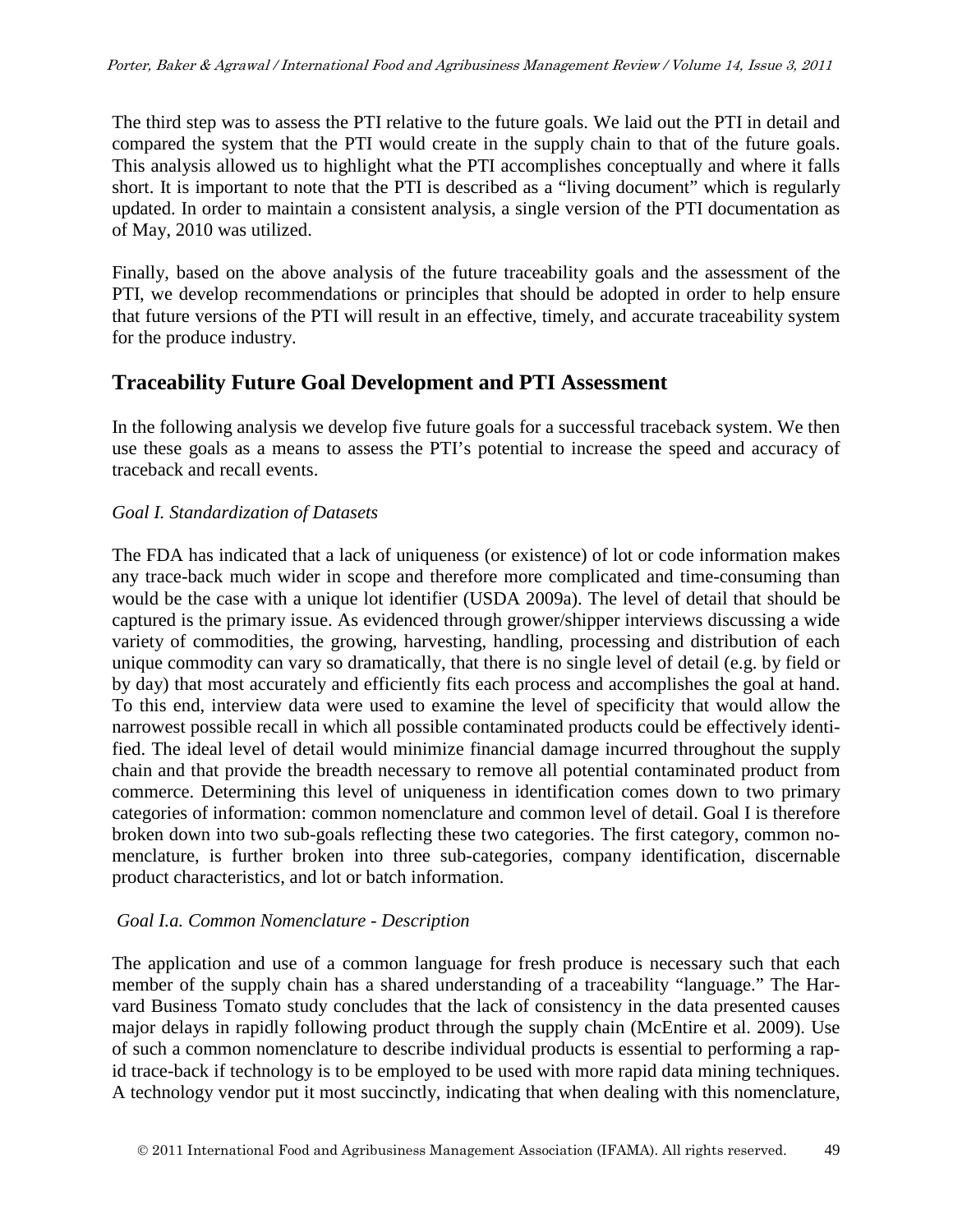the specific means of delivery are irrelevant. Put another way, the utilization of a common technology or method of transfer across the supply chain is more important than the choice of the technology or method.

The choice of a common nomenclature is analogous in many ways to the use of different languages. If one member in the supply chain only speaks English, another only speaks Spanish and a third speaks only Chinese, then rapid communication is virtually impossible without the extensive use of a third party translator. It is imperative that any traceability nomenclature be uniform and consistently applied across the supply chain so that each member of the supply chain is able to read and understand the information. This nomenclature should be universal and allow for uniqueness on an international scale (especially considering the high degree of fresh produce imports into the U.S. food supply). This will allow the FDA to skip the step of "interpretation" from multiple "languages" and instead focus upon commonalities in source implication.

Interviews revealed that perhaps the most important part of a traceability system in terms of speed and accuracy is providing regulators with enough information such that they know both the right questions to ask as well as the right people to contact. A thorough analysis of our interviews and research on the current traceability process, indicate that there are three key components in to the nomenclature: unique company identification, discernable product characteristics, and lot or batch information. These are discussed below as Goals I.a.1., I.a.2., and I.a.3.

### *Goal I.a. Common Nomenclature - Assessment*

The PTI directly addresses the concept of unique identifiers by utilizing the GS1 standard and the GS1 coding methodology as a means of creating a common nomenclature that is both universally recognized and unique in nature.

On a macro level, GS1 is an internationally recognized organization of common standards that provides a platform for unique codes. Standards for the individual codes that make up the PTI data scheme are all recommended based upon standards that are already in place and being used for other commercial purposes internationally. As a selection for nomenclature, the use of existing GS1 standards ensures that each member of the supply chain is speaking the same language to the degree that individual data elements are presented and utilized in a uniform manner across the supply chain. The selection of a uniform body of codes ensures that from a visual perspective (i.e. looking at the codes) and a system perspective (i.e. storing and accessing the codes) the individual elements are universally understood as the same data elements and designed for uniqueness in identification. GS1 does, indeed, offer the type of consistent nomenclature that is necessary as well as standards for the best-use and application of that language.

## *Goal I.a.1.Company Identification - Description*

The ability to identify companies and their physical locations in a uniform and, most importantly, unique*,* fashion is paramount in any traceability nomenclature. Issues in identifying which company handled the product or grew the product drastically limit the scope of the investigation. As one interviewee pointed out, following the current one-up, one-down paper trail (as dictated by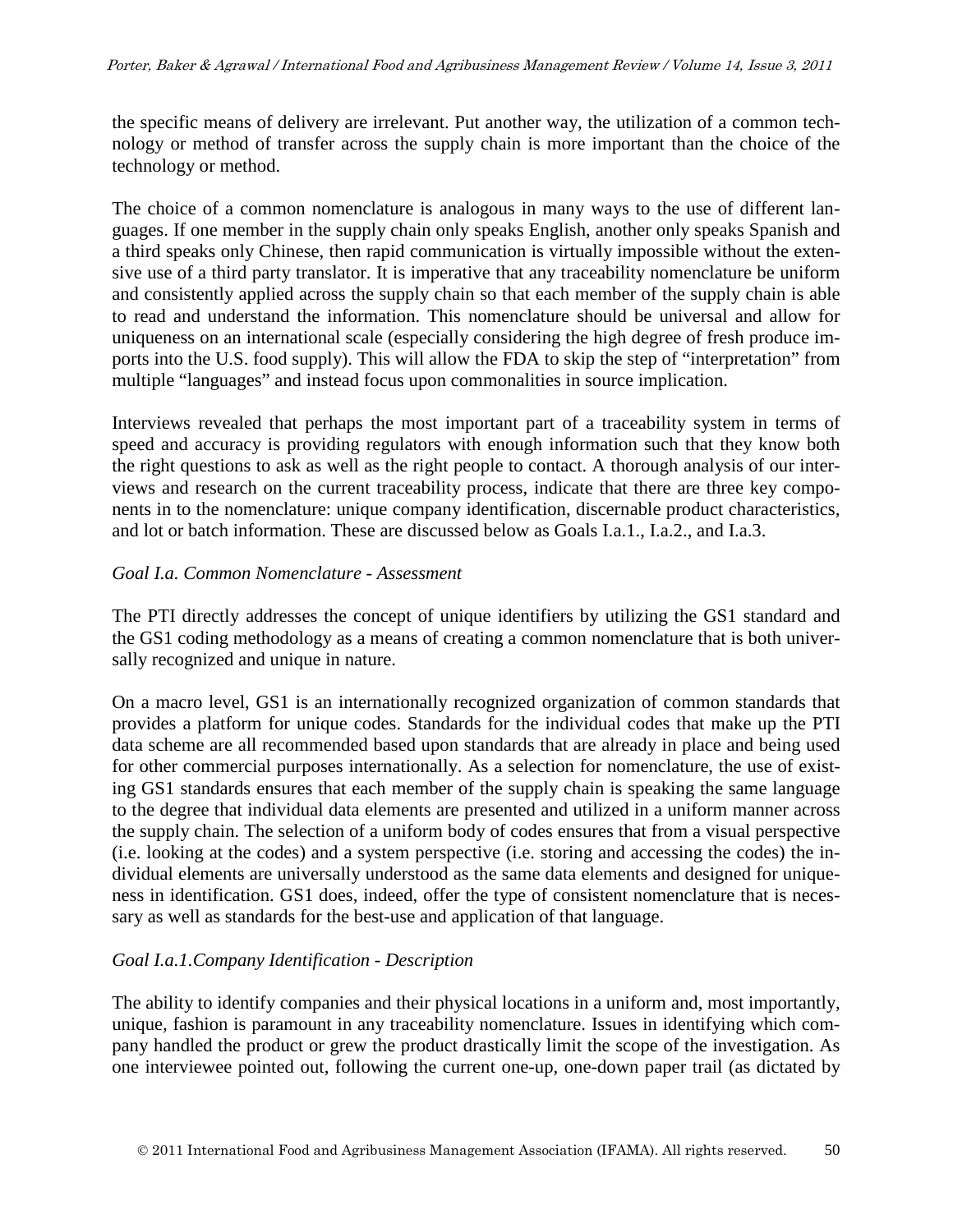the U.S. Bioterrorism Act) sometimes means following the financial flow of products rather than the physical flow.

By way of interpretation, this means that knowing the unique physical locations through which the product travels allows analysis of commonalities among multiple implicated products. The outcome of a limited investigation means that the speed and ability to implicate a specific product (and simultaneously exclude others from implication) is limited only by the specificity of the products identified through consumer outlets. In an industry where private labels are packed by multiple companies, identification of the specific company from which the fruit originated as well as those facilities through which the product passes is necessary.

Additionally, this interpretation suggests that the use of a unique identifier for each company is an effective method of following the physical product through the supply chain (i.e. the physical path the product takes as opposed to the monetary path in which dollars flow through the supply chain). Standardizing datasets throughout the supply chain requires that each member of the supply chain that handles product be identified uniquely and tracked uniformly throughout the process. In this way, the immediate previous source of the product (the prior firm that physically handled the product) may be recorded as well as the immediate subsequent recipient (the subsequent firm that physically handles the product).

### *Goal I.a.1.Company Identification – Assessment*

The use of the GS1 Company Prefix numbers as the recommended code methodology within which to store and transmit the common nomenclature allows for the creation and use of datasets that ensure uniqueness of the source firm from which the product originated. Furthermore, both shippers and growers who maintain their own brand and processors who reconfigure or change the product in some fashion are required to apply labels with their company prefix.

While the PTI adequately handles the issue of determining the immediate prior firm that modified the product, it does not call for standardization of company codes at other levels of the supply chain, including some levels of distribution, retail, etc. This presents a situation in which regulators are presented with uniform company information at the application level (i.e. the medium selected for application of the dataset) that indicates the immediate prior modifier of the information but does not provide them with consistent information with which to trace the product fully through the supply chain. In other words, they will receive uniformly applied company codes that specify an original grower/shipper or brand owner in some parts of the investigation while needing to use other forms of identification for distribution centers, storage facilities and other locations that the product may pass through in other parts of the supply chain. This unevenly applied uniformity in the application of traceability presents a situation in which data reported are inconsistent and do not fully meet the goal of uniform company identification throughout the supply chain. By not utilizing a standard for each "stop" along the path of produce through the supply chain, investigations must rely upon multiple forms of information gathering in addition to the standardized data provided through the PTI. Utilization of standardized company codes across every member of the supply chain ensures that a dataset from one firm would indicate both the prior source and immediate destination and can be matched electronically with the datasets provided by the source company and destination company.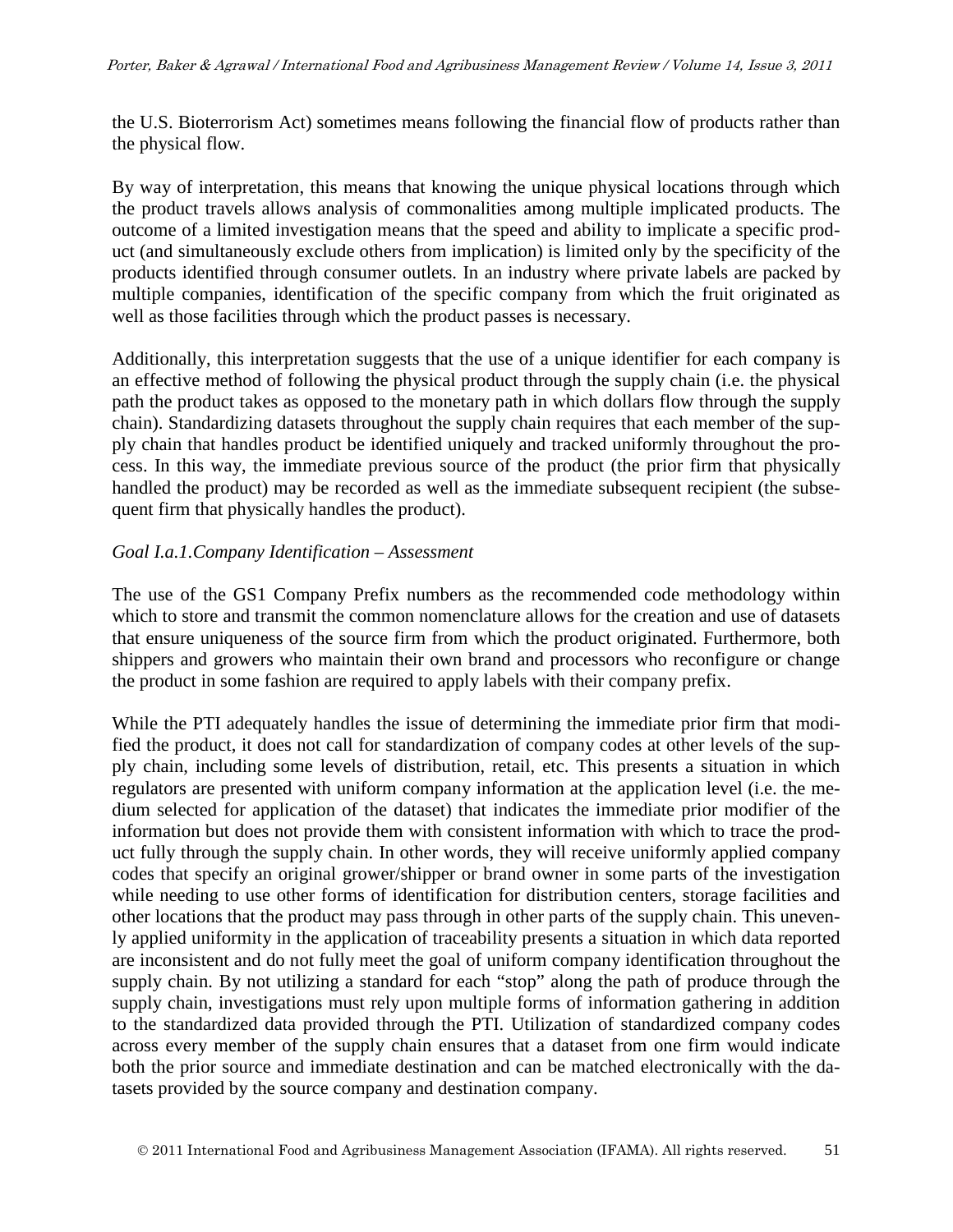Additionally, the requirement that buyers with private labels utilize company prefixes as a standard part of the dataset (which indicates only the prior source of the product in which the product was modified or changed) does not accurately allow for the rapid traceability of physical product flow throughout the supply chain. Instead, regulators must first contact the buyer in order to even begin to identify the product. The PTI documentation on private labeling explains that the company prefix should be based upon the brand identified on the exterior of the box. Only if the exterior of the case is branded by the original grower or shipper (with private label packages inside the case) should the company prefix reflect the original source (PTI Steering Committee 2009). Again, it is important that company prefixes be used uniformly throughout the supply chain such that each firm that handles the product may be identified and that the combination of company and other unique data elements (product characteristics and lot/batch number) are able to be used uniformly nationwide. As many shippers who provide private label services for a buyer also either have a brand of their own (often sourced from the same lot) or provide private label services for multiple companies, the application of company codes is unnecessarily complicated in that it implicates multiple unique products, with different company or brand names, that all point back to the same original field.

As an example, following the goals established above, the dataset at each firm between a shipper, distributor, and retailer would include unique identifiers that show the flow of product from physical location to physical location. The shipper, distributor, and retailer's unique company codes are referenced, respectively, as the immediate prior and subsequent recipient of the product. The company identifier on each individual case identifies the last member of the supply chain to pack, reconfigure or process the product. Once reported correctly to investigators, the product flow can easily be determined because each unique location with each unique product creates a flow of product from location to location. As currently laid out in the PTI, this data flow is interrupted; the label indicates the brand owner (which, in the case of private labels is often a retailer and not a grower or processor) meaning further investigative work is required in many cases to trace back to the ultimate source. Additionally, because only brand owners are required to establish company identifiers, many links in the physical path of the product flow will not be identified without significant work tracing the product manually via documentation such as purchase orders, bills of lading, and invoices to determine each physical stop. As contamination may occur at locations in which the product physically passes through as opposed to locations in which it may simply be marketed (i.e. retail stores), identifying the brand owner doesn't necessarily assist in identifying possible contamination sources.

While the PTI does utilize a standardized company code, it does not use the company code uniformly across the supply chain. Company codes either represent the last organization to modify a package (as in a fresh-cut processor) or they do not (a private label owner that contracts the growing/packing/processing of products). Utilization of the same exact company code to indicate multiple physical points in the supply chain does not create a standardized data set. A standardized data set, when assembled with others across the supply chain in an investigation, should easily match the immediate prior handler with the immediate recipient. In other words, the dataset for the second location in a product's journey should indicate, in a uniform use of coding, that the first location was the immediate prior handler and vice versa. This would minimize or eliminate the need to fill in gaps for analysis of traceability data thus minimizing unnecessary and time-consuming extra steps in an investigation.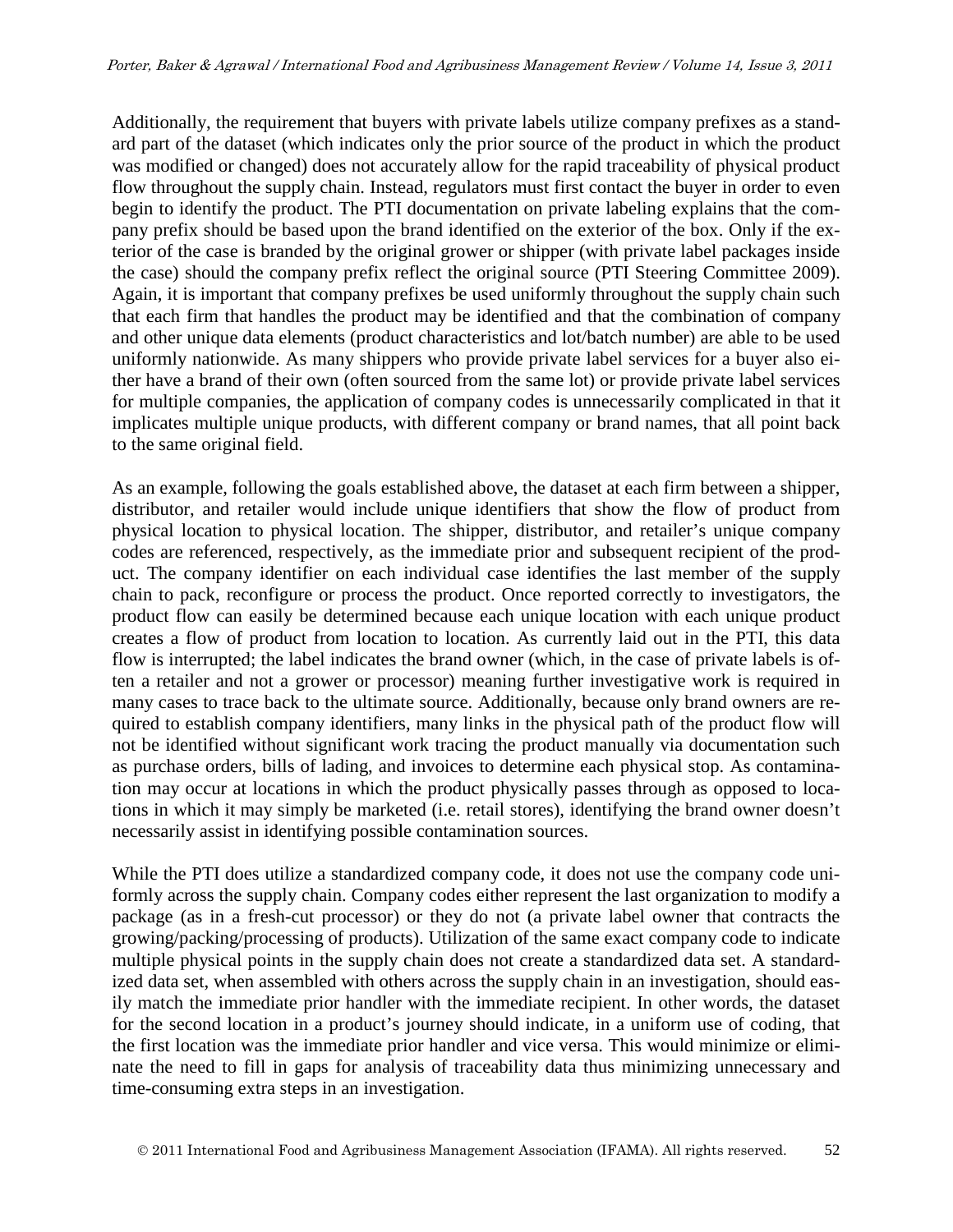### *Goal I.a.2. Discernable Product Characteristics– Description*

Discernable characteristics allow each level of the supply chain, including the end consumer, to identify and distinguish any given product from any other. This detail can include commodity, variety, brand, packaging, and post-harvest processing (e.g. cut or bagged). The important point is not the level of detail as much as the commonality of detail and understanding across the supply chain and by the consumer. This level of detail may or may not be referred to by each member of the supply chain or on individual paperwork used throughout the supply chain (i.e. bills of lading or invoices). While not every member of the supply chain has access to a visual portrayal of products still available for consumption (i.e. product that is still on grocery shelves but is no longer in pipeline inventory), it is also the case that not every member of the supply chain has access to existing electronic data (i.e. consumers at home or grocery clerks in remote areas without constant access to electronic means of communication). By matching the electronic identifier with the visual identification that makes the product discernable from another, implicated fresh produce may be communicated throughout the supply chain as well as with consumers and regulatory bodies in a uniform manner. This means that what the consumer physically "sees" when making a purchase is what the code "says" when used by members of the supply chain.

#### *Goal I.a.2. Discernable Product Characteristics– Assessment*

The PTI uses reference numbers to identify each of a company's products. The reference number utilizes GS1's product identification scheme for use in its standardized GTIN numbers. A GTIN, or Global Trade Item Number, is a standardized code devised by GS1 to globally identify any item that could be sold or appear on a price list (GS1 2009). In defining the methodology through which product reference numbers should be selected and identified, the PTI plan calls for product identification based upon the characteristics primarily used for selling. While this method makes sense from an e-commerce perspective, it is unclear how the standardization of primary product attributes based upon selling characteristics will directly enable trace-back investigations and recalls to occur in a more timely fashion. As shippers do have different selling processes (even with the same commodities, processes, and volumes), the identification of a product in a recall situation involves sifting through many product identification codes to interpret the range of codes that essentially mean the exact same thing. That is to say, regulators would again find themselves trying to connect the dots between unique points of data (disparate reference numbers) that all potentially mean the exact same thing in the context of a recall. While advanced analysis using analytics software can aid in this process, investigators must still ultimately take the time to determine whether or not one code is the equivalent of another. This added overhead and work required to tie things together is unnecessary for an accurate recall. For example, while two separate companies both ship bags of chopped romaine lettuce each will have a unique methodology for creating reference numbers and, thus, will have different reference numbers. While this differentiation is, to some degree, due to the nature of the differing methods by which individual companies buy and sell, some concrete methodology should be established such that multiple reference numbers don't exist to identify the same identical product (as with a bag of chopped romaine lettuce). If the differentiation between the two reference numbers is, indeed, brand, this should be spelled out. The characteristics necessary for an effective trace-back to link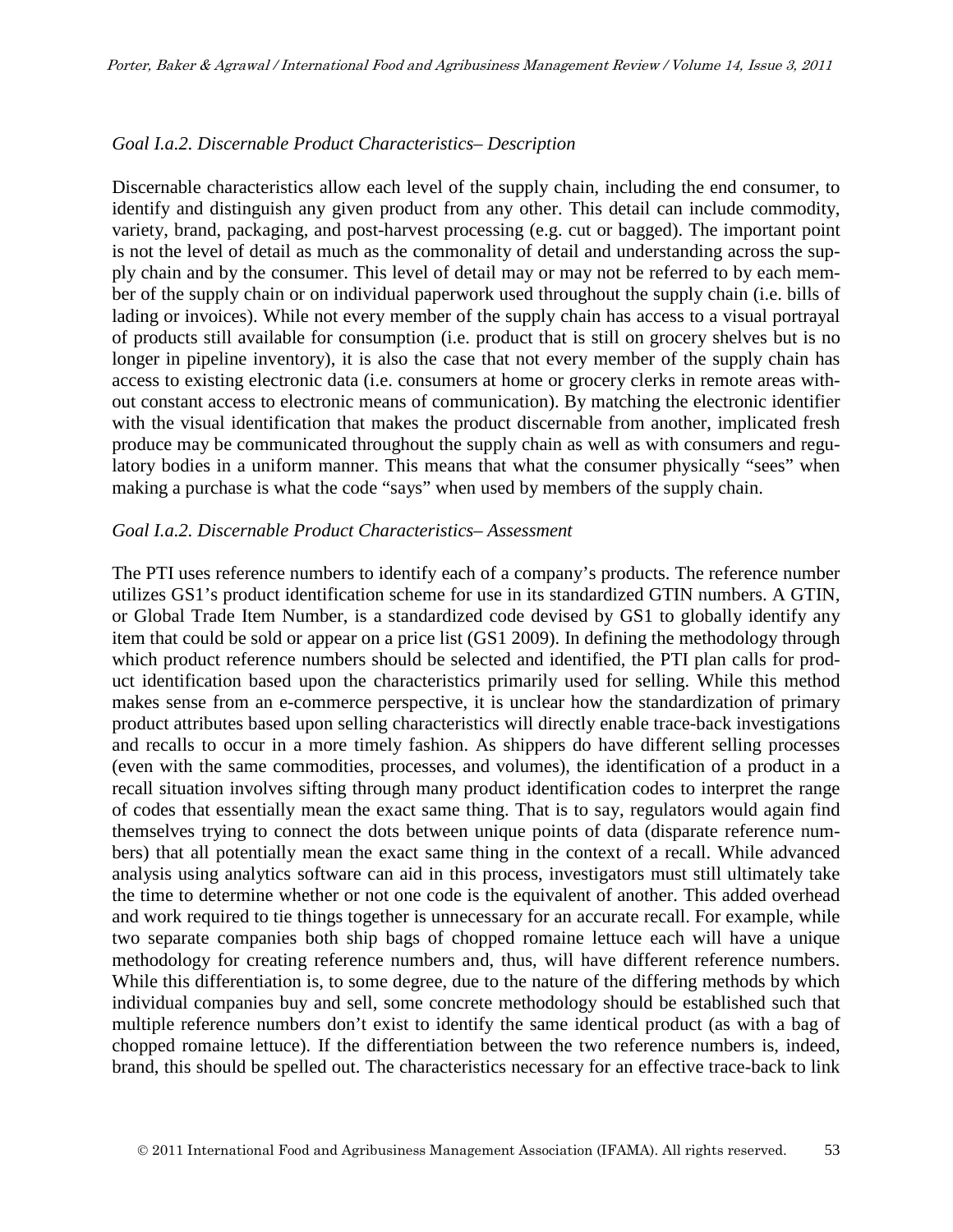to what a consumer actually eats are the characteristics that need to be identified in a reference number.

The sheer quantity of potential unique reference numbers has caused a major problem. There is great disparity in the understanding and application of reference numbers among shippers. Shippers with a similar number of commodities, processes, and relative volumes had differences in the number of GTIN's utilized for their products as large as 1,000 reference numbers. One shipper specifies that the lowest level of detail required is the commodity while others engaged in the same business identify GTIN's based upon every possible combination of variables in the selling process. The level of detail specified for reference numbers as laid out in the PTI is clearly ambiguous to those members of the supply chain charged with the creation of the reference numbers. In our interviews, not a single set of shippers had the same philosophy for assigning GTIN's. While the voluntary nature of the PTI means that some growers and shippers may not follow its guidance, sufficient guidance has clearly not been provided to assist those charged with the responsibility for implementing the PTI. As evidenced in interviews, spoken nomenclature used to refer to products tended to be very similar while the assignment of reference codes applied to these same products tended to vary greatly.

From an implementation perspective, the uneven use of reference numbers will create an added cost and burden to each member of the supply chain. Any time any single member of the supply chain adds or modifies a reference number, each other member that may potentially touch that product would potentially need to be contacted with updated GTIN's so that their method of receiving and recording the dataset retains its integrity. The tools suggested by the PTI for synchronization of GTIN's between supply chain members will largely minimize the difficulty in the data exchange portion of implementation. However, the data synchronization tools provided cannot match product received with an individual shipper's internal inventory system. That is to say, linking of GTIN numbers to an inventory system will, at a minimum, require either separate systems of identification (using internal product ID numbers) or a manual process of matching each synchronized GTIN and company prefix to a back office system by hand. For some members of the supply chain (such as distributors), this process will entail manually linking thousands upon thousands of unique codes to internal item numbers. The PTI documentation regarding external product substitutions for the PTI refers to "substitutes" as a product that can be substituted for another insomuch that it does not "compromise the specification or quality of the product" (PTI Steering Committee 2009). Considering that many of these thousands of items will fall into the category of substitutes, linking GTIN's to existing systems will be a tedious, expensive, and arduous task.

While the PTI has provided a common nomenclature and schema for product characteristics, it simply does not fully establish an approach for uniquely identifying products throughout the supply chain that will improve the speed of a recall. Utilizing a common nomenclature to establish standardization and then creating unique reference numbers for every type of product shipped from every company that ships the product is analogous to differing interpretations of language and slang terms across countries that speak the same language but with different dialects. If the goal of future product traceability is a more rapid and limited recall, simplicity and uniformity in differentiating individual products should be the goal of assigning reference numbers within a given commodity group. Allowing each company to individually determine the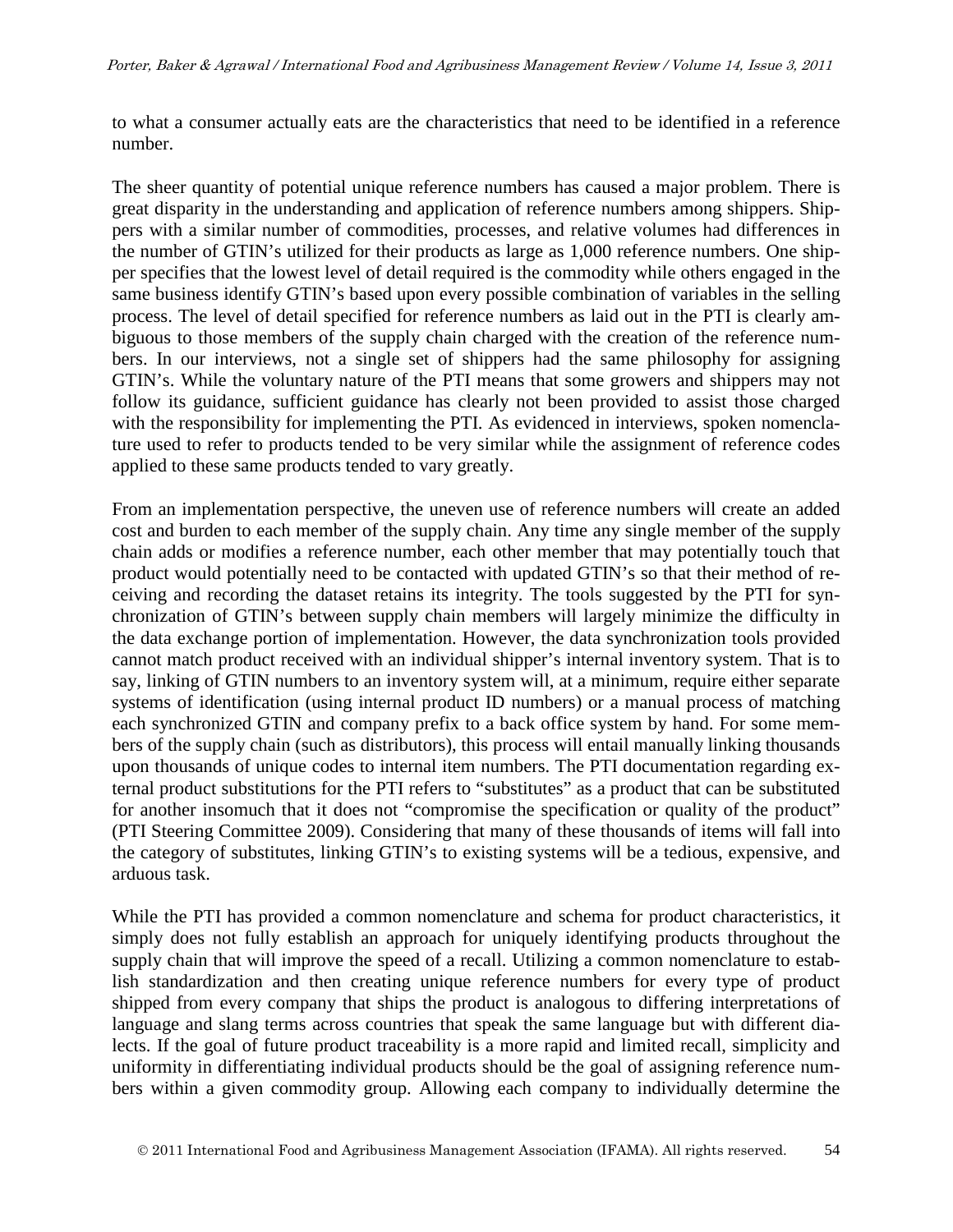level of detail to be used in assigning reference numbers for each product introduces a great deal of ambiguity and confusion into the system.

#### *Goal I.a.3. Lot or Batch Information—Description*

Lot or batch information should be unique to the degree that it segregates contaminated products to the maximum scope through which cross contamination could occur. For example, in some commodities this would constitute identifiers at the level of an individual field where contamination could be caused in a small portion of the field (e.g. droppings from wild pigs) or could be the caused by something that affects the entire field, such as a contaminated water source. The level of uniqueness for the lot should also represent the lowest common denominator of potential contamination (as in the case of water contamination). In many situations, the cause of contamination could be either a single field or multiple fields. However, the lowest common denominator is that which provides the narrowest scope. In other contexts, the lot or batch identification would be defined by a totally different set of parameters (for instance, cut and bagged mixed lettuce where the end product could consist of multiple varieties from multiple fields, farms, and/or growers).

The key point in utilization of the lot or batch number is to minimize the impact of a recall by narrowing the scope of the product that is implicated. Additionally, the lot or batch number becomes extremely important when products are processed (i.e. cut or comingled) such that a recall from a single distributor does not cause a much broader recall of processed products. If data on lots and batches is not consistent and does not follow the product, FDA's efforts to trace the product back through the supply chain may cause them to lose the trail of the product; the FDA may not know that they are still tracing the right product (USDA 2009a)

Additionally, it can be argued that simply following a product by its "product" characteristics may lead to a much wider recall than it would with a lot or batch number attached to it. For example, many trucks carry multiple commodities from multiple companies and many of the products are from multiple original lots. Thus, a trace-back for an apple that may have been caused by a problem on a single truck where temperature controls were not monitored could lead to a much broader recall of apples from one shipper or even for the entire apple industry. A similar situation occurred with spinach products in 2006 where an isolated problem was initially attributed to the entire spinach supply and resulted in a very broad recall of the entire spinach crop across the U.S.

#### *Goal I.a.3*. *Lot or Batch Information—Assessment*

Interviews with shippers showed a wide variety of philosophies in lot/batch number assignment. Some shippers have lot/batch number schemas that include very detailed information such as grower, field, date of harvest, crew and machine while others referred broadly to lots as windows of time (i.e. a single day of harvest) or a single ranch. The approach each shipper took in assigning lot or batch numbers was based largely upon their own processes and needs and not on any uniformity principle. Although the lot or batch identification is a key element to traceability, the PTI action plan has provided no guidance in establishing uniformity in lot/batch numbers. The resulting variety of detail and lack of consistency is the current outcome.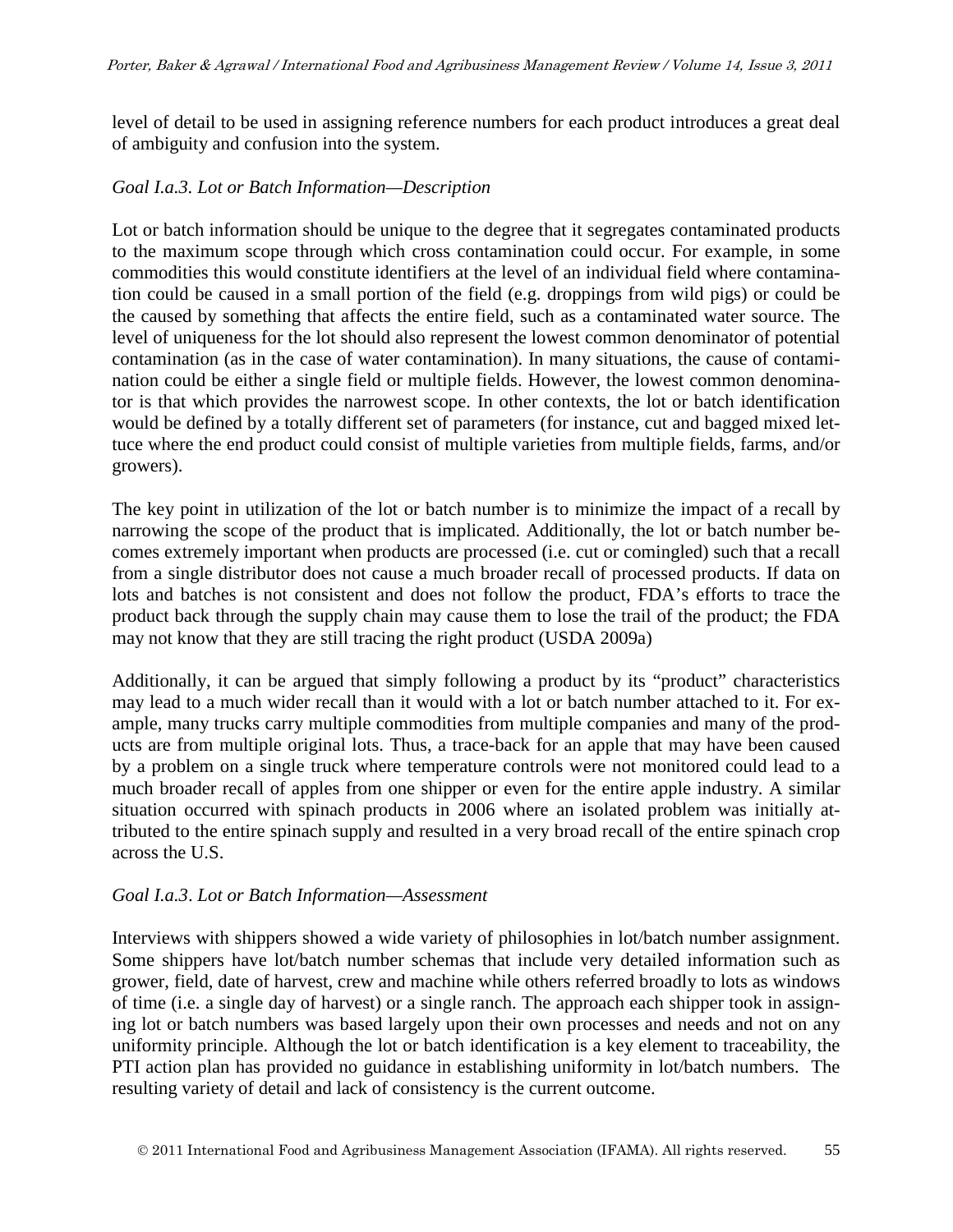#### *Goal I.b. Common Level of Detail—Description*

In many ways, the level of detail is an integral part of the interpretation of traceability nomenclature. Depending on the commodity, post-harvest processes, and location in the supply chain (i.e. shipper's warehouse, processor's cutting line, or grocery store shelf), fresh produce has many levels of detail. In some cases, product is shipped and/or stored in bulk bins. In others, the product is stored in cases and palletized. Many commodities are placed on grocery shelves in bulk with no packaging (e.g. much tree fruit).

Interviewee's were relatively consistent in indicating that some method of implementing precise labeling and tracking at the unit level (i.e. on each individual potato or carrot) would allow investigators to minimize a recall if the consumer still had a sample available of a suspected food product. Of course, in practice this would rely on consumers possessing whatever portion of the product is remaining. Additionally, the reality is that labeling each individual type of produce by unit is neither feasible nor effective for a number of reasons, as both shippers and distributors pointed out. First, it is physically impossible to affix individual labels to many items such as bulk carrots or green beans. Second, traceability would not be improved through the supply chain by labeling individual items as they are shipped and moved through the supply chain in cases. Third, considering that a major problem for investigators is that consumers either don't remember what they ate in detail or have disposed of the product by the time regulators perform interviews, individual item labels don't do much to help narrow an investigation (USDA 2009a).

In the end, a trace-back that accurately identifies a source product that has been contaminated after the product has been consumed or disposed of (across the supply chain) does nothing to mitigate the spread of an outbreak. Trace-backs must occur with both accuracy and speed. In the world of perishable fresh produce, traceability yields little gain to consumers if product has already expired or been consumed by the time at which it is implicated. In order to implicate the specific source of an outbreak, an investigation must either match a strain of illness from patients to a particular food product, or investigators must find a statistically significant link between geographically dispersed clusters of the same strain of a pathogen in products consumed by those patients. In other words, narrowing the list of "possibilities" by having some idea what each patient consumed to find commonalities and then searching for common sources of those common products could drastically narrow the search. In order to establish this link, investigators must first have the ability to narrow the options. As customers often don't remember specifics of the products they have consumed, they are more likely to remember in general what they consumed (i.e. a bag of lettuce as opposed to a specific variety of lettuce) and where they shop (USDA 2009a). In this case, with the knowledge of what type of fresh produce (i.e. which specific types of romaine lettuce as well as which specific lots each of romaine lettuce) they have a heightened ability to statistically implicate a very narrow line of products and lots. Knowledge of what products could have been consumed at a narrow level of detail gives investigators an opportunity to not only exclude other products, but also to follow each product's path back through the supply chain for source commonality.

Therefore, the ideal level of detail for the for the application of nomenclature is that which is capable of both 1) narrowly identifying a specific company's lot-specific product (i.e. the lowest common denominator), and 2) being applied at a level of detail such that it is both identifiable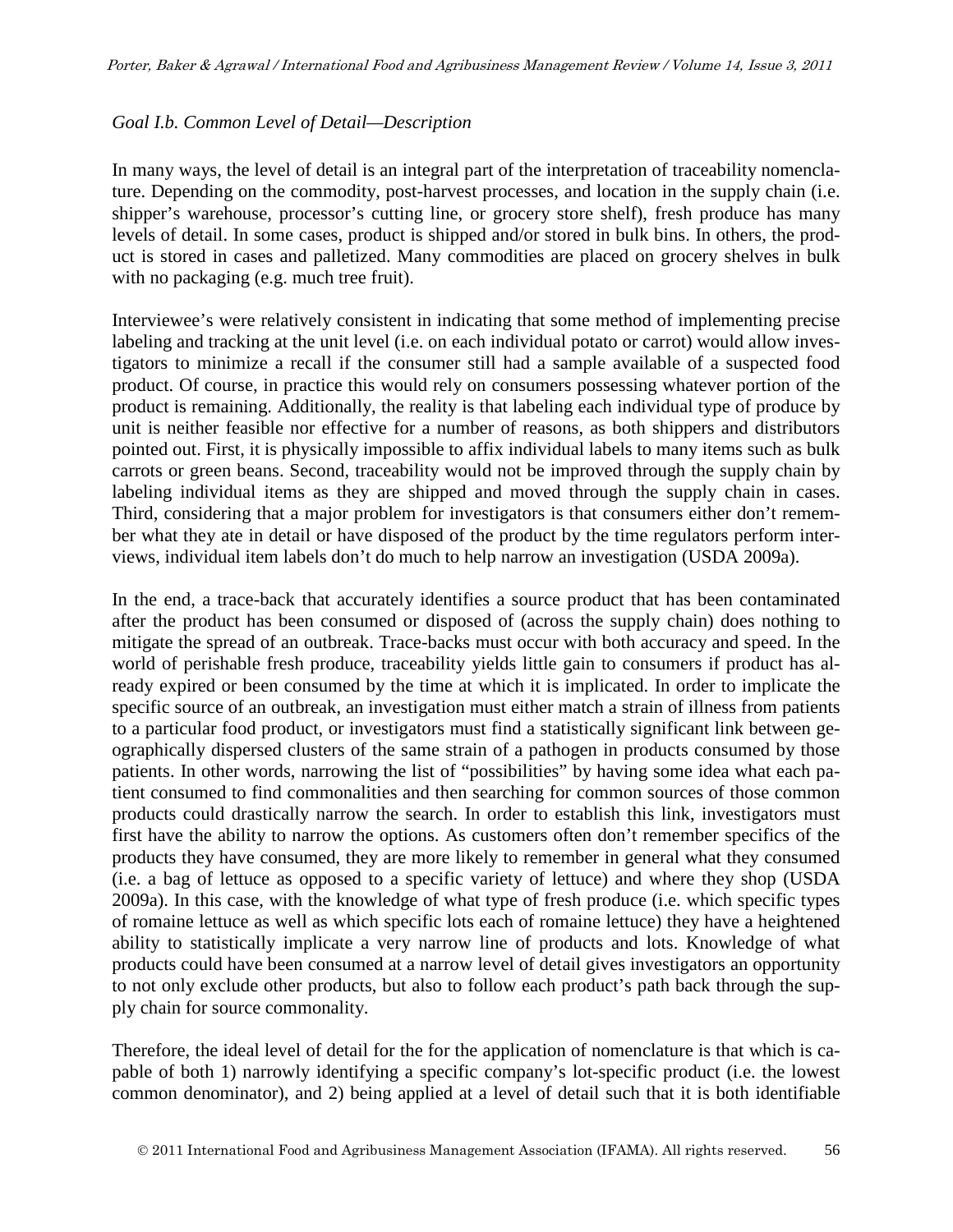and visible to the largest number of supply chain members as any other form (i.e. pallet level of detail vs. case level of detail).

The use of data modeling to map commonalities between products has been tested and proven to be both successful and rapid, though the actual process of gathering and standardizing data (a necessary process) has caused long delays in data processing. Researchers working with Harvard University spent weeks "cleansing" data such that the reported information was fed to a computer modeler in a standard fashion. Once standardized, a visual trace-back and implication was possible in an incredibly rapid manner. Thus, the more data available in a pre-standardized format (such that investigators need not "cleanse" the data) the more rapidly one can expect statistical analysis to yield results for implicating an individual source product while also eliminating many others (McEntire J. C. et al. 2009).

### *Goal I.b. Common Level of Detail—Assessment*

The PTI posits that, while item level traceability may occur in the future, the case level of identification makes the most sense at this time. The case level 1) may be implemented in a way that is not prohibitively costly or time consuming; 2) may be applied to all produce, including bulk produce that is too small or in some way cannot accommodate a unit-level sticker; and 3) is the lowest level of detail that is both feasible and handled by each member of the supply chain.

The debate over level of detail is one with fiercely differing views across the supply chain. Many individuals in the supply chain question the reliability of case-level traceability because produce that arrives at a retail store in a case is seldom purchased by consumers in that case. That is to say, there is still a degree of variability in the implication of a single product and/or lot because products from different companies and lots are comingled outside of the box for consumers to purchase. The argument is that case-level traceability does not allow regulators to implicate individual products in any narrower scope than they is currently available.

Based upon the methodology that is used in the epidemiological investigations that precede and accompany trace-back investigations, a broader outbreak of a specific illness provides many more points of data. For example, if (at a given time) there are twenty company prefixes in commerce for a given product and each of the twenty company prefixes are accompanied by five different lots that were received and placed into commerce at the store level, regulators are provided a great deal of data in which to build a confidence interval to statistically determine the likely culprit of contamination.

To illustrate, consider a nationwide outbreak in which several commodities are suspected. If data is readily available that allows investigators to view the potential products and associated lots for each of these commodities, then they can begin to establish commonalities. For example, an instant illumination of each product flow provides the possibility of finding a common point of contamination (a particular warehouse, truckload or origin lot). This allows investigators to limit the scope of an investigation by quickly focusing on the commonality and pulling only that product from commerce rather than causing a recall for an entire commodity or multiple commodities (as has happened in recent history).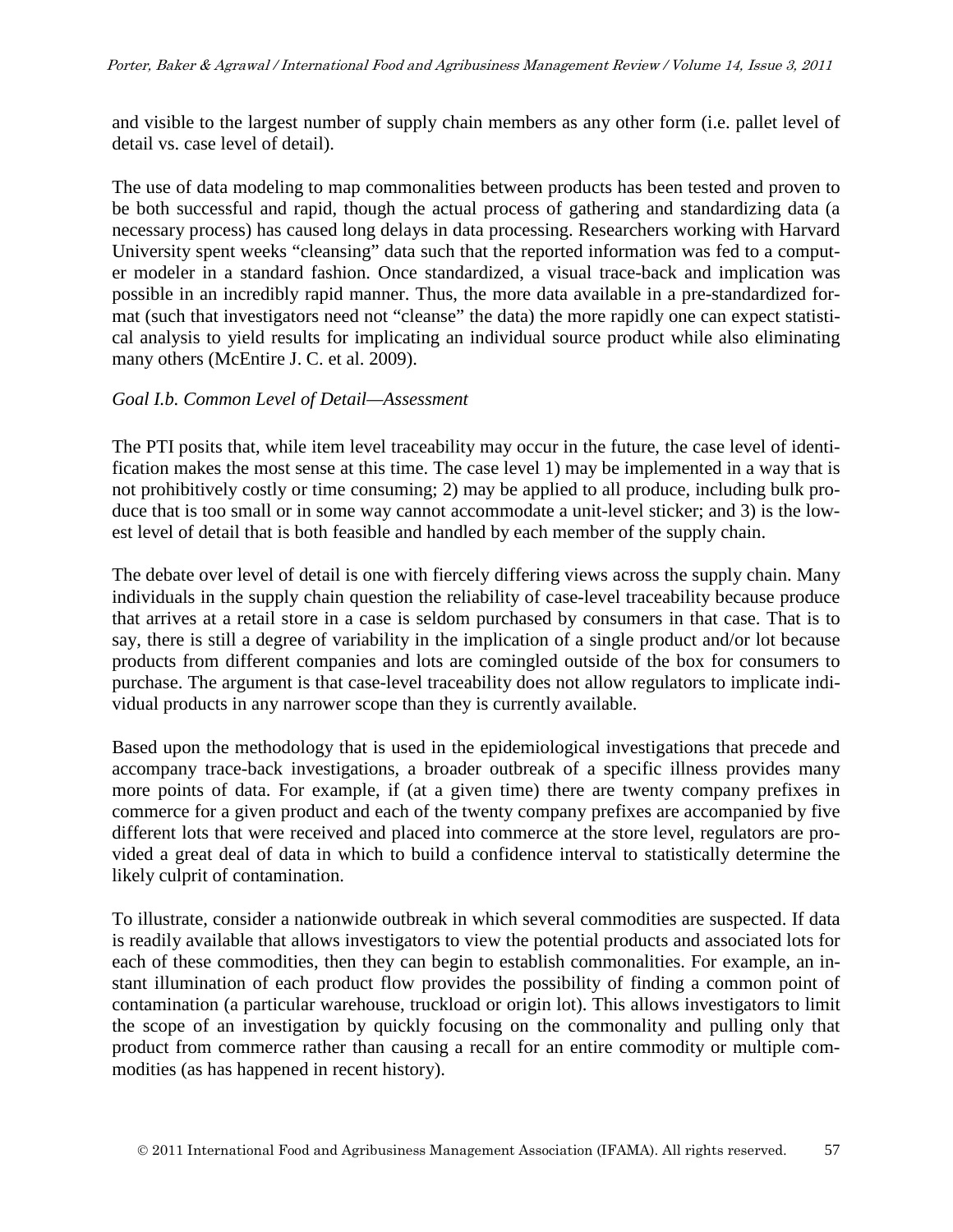Considering that the greatest damage to a commodity supply chain is the result of a massive outbreak (such as the 2006 E. coli outbreak in spinach), the case level as proposed in the PTI seems to adequately provide regulators with a great deal of uniform, readily available data that identifies product in 1) the narrowest feasible scope (i.e. each individual company's product by lot/batch) and 2) at the lowest level of detail utilized by each member of the supply chain (and which is subsequently recorded).

### *Goal II. Linking Data Elements—Description*

The FDA has also noted that it is not only important that there be standardized data elements, but also linkages between those data elements from farm to fork. More specifically, the FDA has made the point that while standardized data elements are incredibly important to any traceability system moving forward, they "can't stand alone" simply because the existence of a data element does not create a link for the product across the supply chain (USDA 2009a).

Additionally, shippers with FDA investigation experience pointed out that it is imperative that fresh produce be traceable first by the *physical* path it traversed through the supply chain. That is to say, a trace-back motivated by existing documents such as invoices and bills of lading are suited to trace product back at the transactional and monetary level. As noted in a recent study (Alliance for Food & Farming 2010), contamination of food product can happen at any point in the supply chain in which the product is handled or moved (for example, a cooling failure or exposure to other harmful substances, etc.). Establishing a statistical link between individual lots of product to implicate as precisely as possible links between physical paths of multiple products/lots must be available and accurate.

As pointed out by the International Foodservice Distribution Association in their public response to the FDA's request for comments on traceability, the need for each link in the supply chain to maintain any list of ingredients for each product received is neither feasible nor helpful in the trace-back process (IFDA 2010). Rather, the organization in the supply chain that reconfigures or remanufactures the product should be responsible for establishing the link between each source product and the final lot/batch produced and shipped. As such, for an accurate and rapid recognition of each individual product's movement through the supply chain, there needs to be an electronic link between individual products used as ingredients and the lot/batch produced such that a trace-back can effectively locate product still in raw, bulk form or as part of a comingled or remanufactured product.

#### *Goal II. Linking Data Elements—Assessment*

The PTI provides recommendations for linking data elements (such as reference numbers) across the supply chain through the use of tools provided by GS1. GS1 can, through the use of standardized company codes and nomenclature, provide an electronic means to link identifiers to actual descriptions of the company and product. It is unclear at this stage to what extent this tool is being utilized through the supply chain and unclear that it is the methodology of choice for organizations across the supply chain. While it is reasonable to assume that the PTI itself should prescribe a specific means of linking data elements to the description of those data elements (i.e. a reference number linked to the description of that product), it must be the goal of any traceability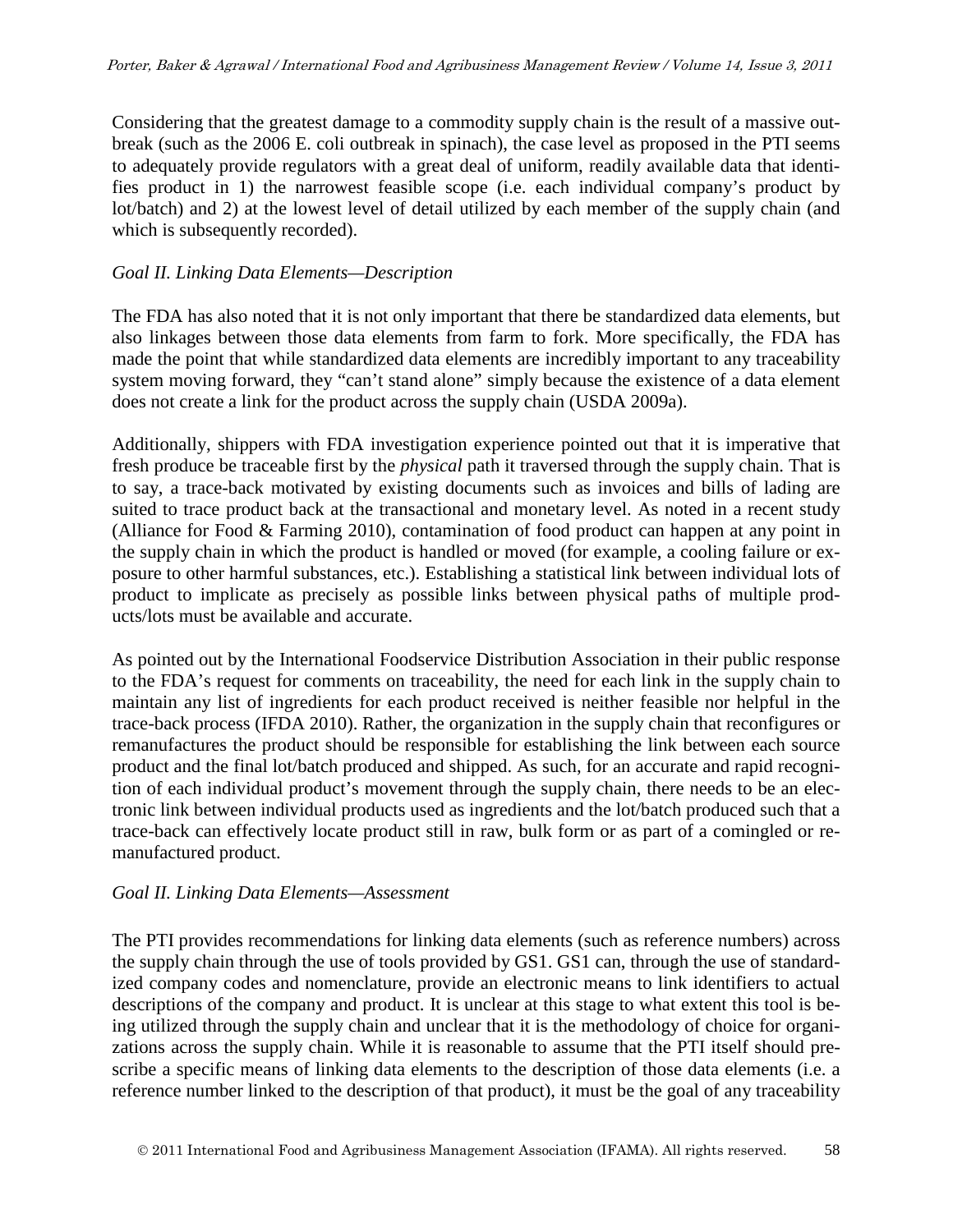initiative to work across levels of the supply chain to establish commonality. A manual system (i.e. e-mailing spreadsheets with new reference numbers) of exchanging data elements that are intended to provide links between systems is cumbersome at best and, as evidenced through interviews, not currently effective. In most cases, there is confusion as to where reference numbers are to be sent and who needs to receive them.

The concept of linking data elements is also complicated by the of "brand owner" as the preferred methodology of company prefix. The utilization of company codes that clearly indicate the physical path (i.e. each warehouse through which the product flows) allows investigators to rapidly trace multiple products to establish commonality. However, the use of the brand owner as *the* company identifier creates a situation in which the datasets for some product will show the physical path by linking the company prefix of each location through which the product travels to the company prefix of the owner of that *location*. As currently implemented and recommended in the PTI, the use of company prefix simply provides a link back to the grower or prior processor of the produce and provides no unique company and/or location information for those locations in between the origin and ultimate consumption of the product. Considering that recent research suggests that a majority of outbreaks are caused by factors occurring after the product is grown, the use of currently proposed methodology appears to provide sufficient data on only a subset of locations (Alliance for Food & Farming 2010. Additionally, the use of "brand owner" in the case of private labeling will not go so far as to even provide that link. As currently written, the use of company identifiers is well employed to uniquely identify the individual product, but not extended to the degree that it provides a full product path dataset throughout the supply chain; the currently proposed labeling will not consistently lead investigators to a point in the supply chain (i.e. original grower or modifier) and will fail to uniquely provide linkage from location to location between farm and ultimate consumption.

In order to effectively trace product through the supply chain, it is imperative that the issue of tracing physical product flow versus the monetary flow of transactions be addressed.

## *Goal III. Standardization of Reporting Methodology —Description*

In a major outbreak, regulators face multiple challenges in terms of information gathering for trace-backs. Among these are the window of time in which each organization has to report traceability data as well as the wide variety of both information formats and reporting formats. Thousands of pages received in differing reporting formats and mediums (i.e. fax, mail, photocopies, etc.) translate into more time assembling and interpreting the data. It is not only the access to and availability of uniform product information that is important, but also the uniformity in which the data are received. The Harvard Tomato study reinforced the need to establish commonality both in data and in reporting (McEntire J. C. et al. 2009). Common nomenclature on its own does not mean that the data reported is uniform (i.e. each individual back office system produces reports that have unique layouts, characteristics, descriptions, etc.) Additionally, recent outbreaks have proven that even a single day saved in the discovery and implication can make a difference in the outcome of an outbreak and, most importantly, in lives saved. Regulators must have rapid access to data that is not only collected in a uniform nomenclature but reported in a uniform manner as rapidly as possible. Electronic transmission is the fastest possible mechanism, assuming it is reported uniformly across the supply chain.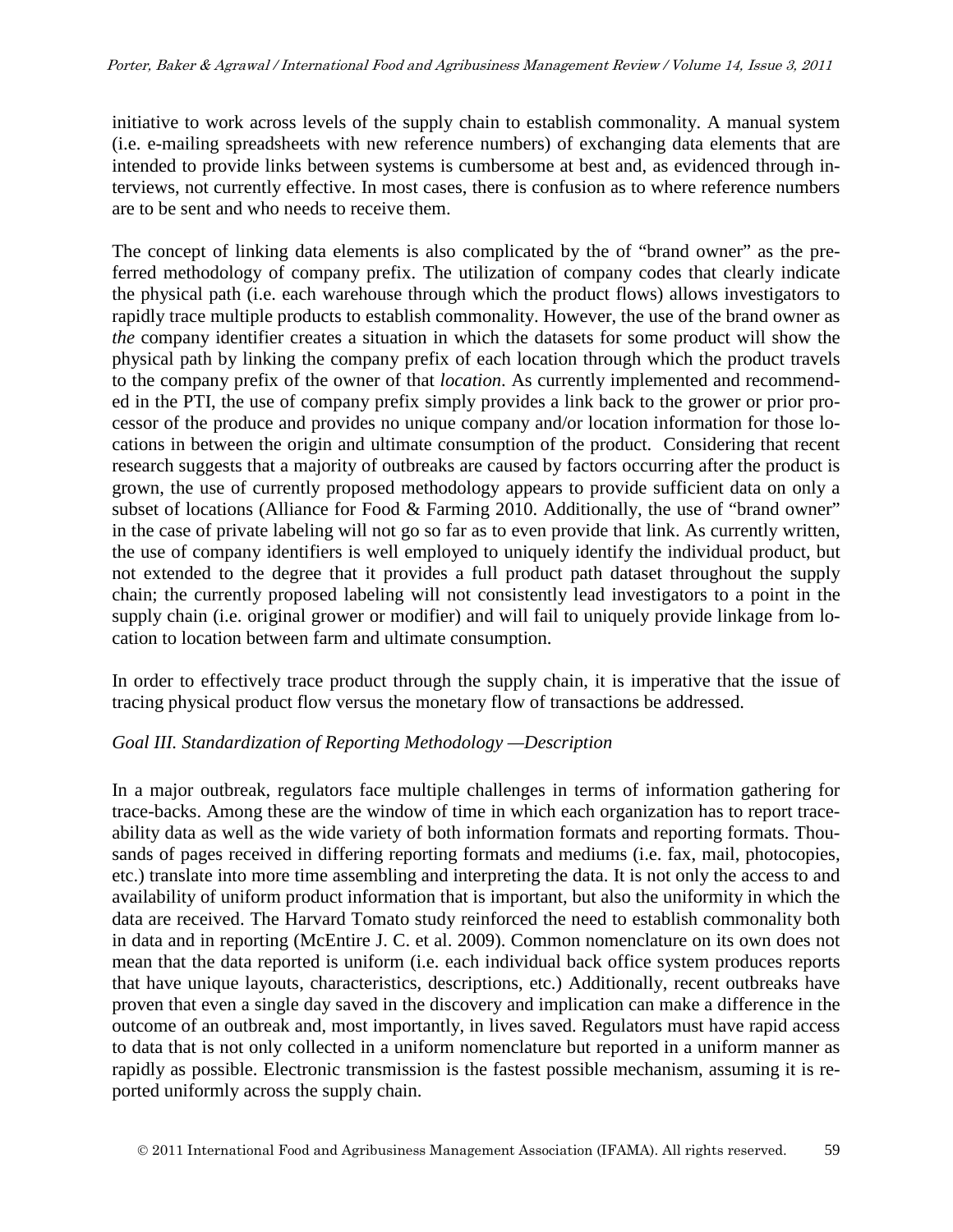A major concern expressed by many of those interviewed is privacy. This was evident across the supply chain as many individuals expressed a concern for the privacy of proprietary trade data because of the potential that this proprietary data may be made public if the information were to become readily available to regulators in a "cloud-based" system. Shipments between supplychain members constitute trade secrets and exposure of these "secrets" to competitors presents a major challenge in maintaining competitiveness. There is widespread fear that traceability data that is accumulated in a single location or available "on-demand" will be used for purposes other than tracing product by regulators and that shipment and product data may fall into the hands of a company's competitors. In an era of enhanced scrutiny and availability of data from regulators through means such as the Freedom of Information Act, organizations have a high level of concern that widely available data will not remain private and be used only as promised. While the use of electronic reporting in a standardized format for the traceability nomenclature is ultimately an important part of traceability, the issue of information privacy must be addressed. Based upon information from interviewees, a method for reporting in which regulators may receive rapid responses to standardized requests while simultaneously minimizing the chance of potential privacy violations for supply chain members through exposure of non-necessary data is ideal. A higher level of legal protection ensuring the protection of trade data will lead to a more cooperative industry and a greater likelihood that the necessary data will be provided.

#### *Goal III. Standardization of Reporting Methodology — Assessment*

The PTI does not, in any way, suggest or speak to a reporting methodology. The absence of standardized electronic reporting of data is an important method with which to ensure that data is "cleansed" so that regulators utilize it effectively. While the PTI suggests that data be recorded electronically, it provides no guidance whatsoever as to what additional information the dataset should include and no method or recommendation for the provision of data to regulators. Lack of universal company prefixes for each firm in the supply chain that handles the product adds additional ambiguity in the linkage of products from one supply chain member to the next.

The spinach recall of 2006 made clear that many hours were wasted simply sorting through the wide variety of data formats received (i.e. fax and mail) as well as differing formats and descriptions of data elements used in internal documentation (i.e. bills of lading and invoices). These wasted hours resulted in an investigation that proceeded much more slowly than would be the case with standardized data. The *storage* of standardized data as described by the PTI plan is only a first step toward improving the speed and accuracy with which a recall occur. The *presentation* of that data in relation to the data stored by other members in the supply chain is paramount in speeding up the process. It is critical that the data be both standardized *and* reported in a standardized manner.

#### *Goal IV. Equal Recordkeeping Requirements across the Supply Chain — Description*

The comingling of fresh food products at any level of the supply chain may be cause for worry when not properly documented. A 2008 outbreak of E. coli O157:H7 in ground beef was traced back to a common retailer who didn't keep records (called "grind logs") of which lots of beef were comingled into packages of ground beef. As a result, the Food Safety Inspection Service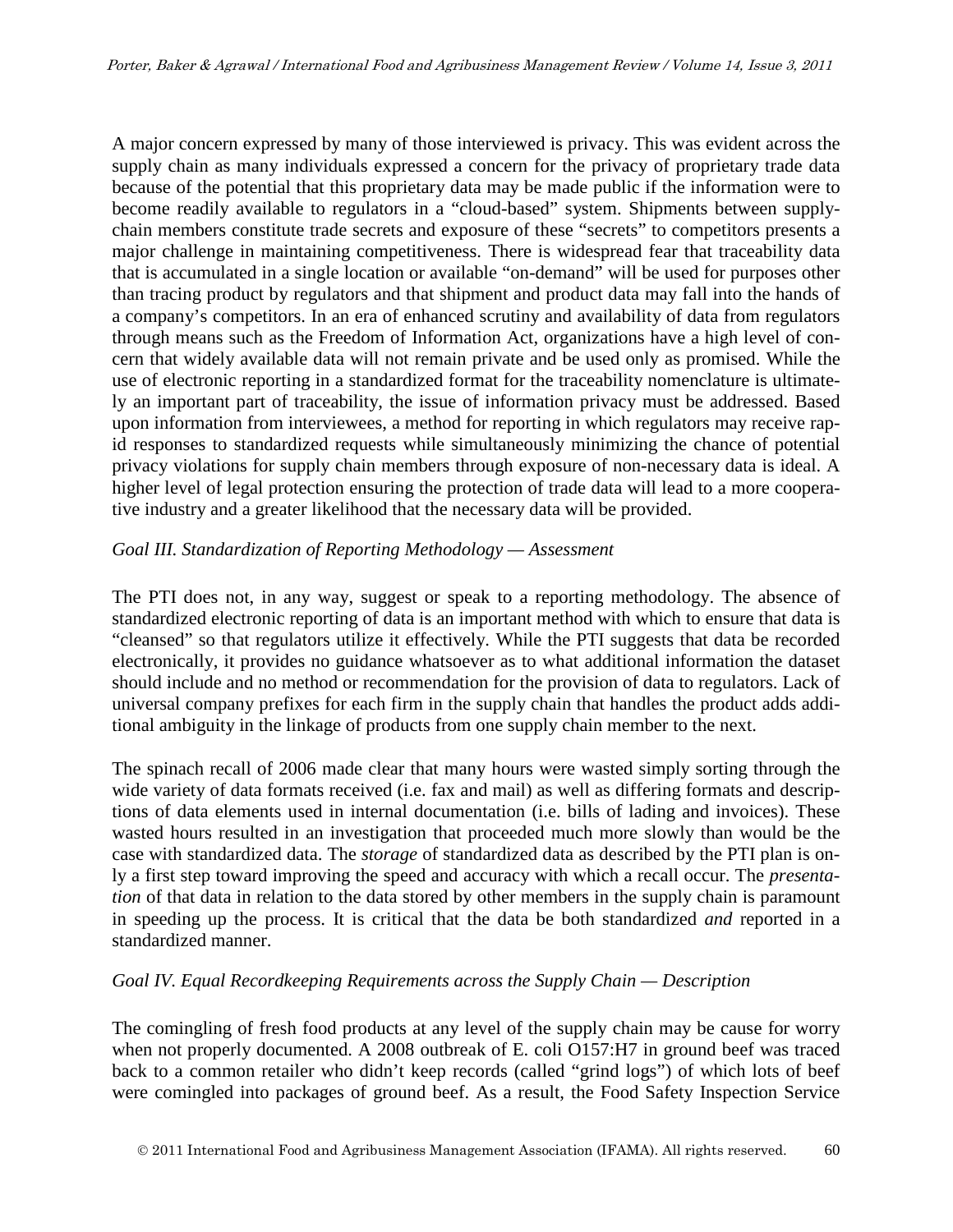(FSIS) was unable to trace the contaminated product back to its source to ensure that no additional contaminated beef from that lot was still being sold in other locations (USDA 2009a).

Grower/shippers indicated emphatically that they were very concerned that all organizations will not be expected to follow the same guidelines. Specifically, they expressed concern that small companies need to be held to the same standard as large companies. This concern was expressed not so much as a matter of fairness but rather with an eye towards effectiveness. In a supply chain with many links between the source and the ultimate consumer, a single broken link may cause the trail to be lost in a trace-back. If small farms, small distributors, and small retailers are allowed to bypass any requirements to track product and provide product source data that would make a trace-back and subsequent trace-forward more effective, the implementation across other members of the supply chain becomes compromised. In other words, a partial trace-back including only members of the supply chain deemed "large" will leave holes in the investigation and potentially cause inconclusive implication and more widespread recalls.

Pressure from industry partners and buyers may also serve to "raise the minimum bar." Shippers who do not comply with existing regulations may be forced to, at a minimum, increase the effectiveness of current traceability programs. However, it was noted by multiple supply chain members that large upstream supply chain members are the key to providing appropriate pressure to ensure widespread adoption of voluntary new data standards. While small buyers may not have the ability to influence a large distributor or shipper's operations, a very large buyer can exert such pressure. In this way, consistency on the part of upstream members is imperative if standardized data is expected to be broadly adopted. Almost without exception, it was noted in interviews that prior initiatives first endorsed by major downstream purchasers (such as the use of databar technology) were often cast aside in the instance of cheaper alternatives not meeting the requirements.

Similarly, each time a product is introduced into a new environment, data collection and retention requirements should also be applied in a uniform manner across each handler of the product, whether or not the product was reconfigured. Whether the product is packed, processed, distributed or simply handled and not reconfigured, each level of touch presents an opportunity for the introduction of contamination. In devising full-chain traceability for perishable produce items, it must be possible to track produce at any location where there is an opportunity for contamination.

Different members of the supply chain suffer in more or less dramatic ways depending on two factors: the quantity and quality of traceability data maintained as well as level in the supply chain. In defining appropriate quantity and quality, it can be noted that an effective trace-back procedure relies on a *quantity* of data sufficient to follow individual product lots from entry (source) to exit (recipient) in a given location while the *quality* of data would allow specific identification for minimal impact in a recall situation. Additionally, the level in the supply chain can dictate the stakes involved in a trace-back. To illustrate, we describe two fictitious examples related to us by several of our industry experts. In both examples, members of the supply chain who dutifully record and maintain trace-back information are harmed by those who do not.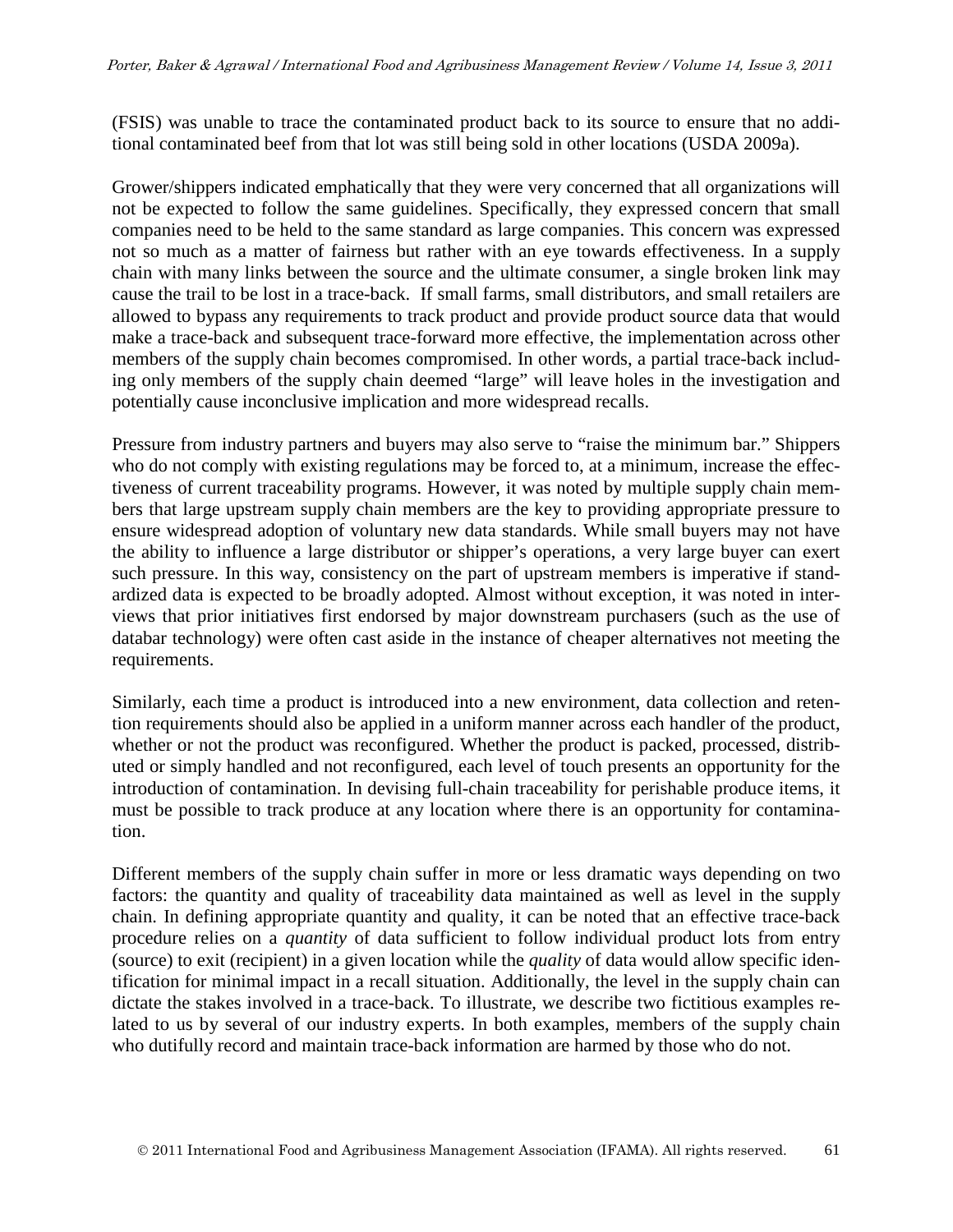- 1. Many growers/shippers comply with recordkeeping and labeling by application and maintenance of relevant traceability data by lot/batch. In the event of a recall, product is received from grower/shippers who have provided sufficient information as well as those who have not. Because there is only a partial dataset available for trace-back, a widespread recall on a commodity is initiated, harming all grower/shippers equally.
- 2. Trace-back information is provided and accurate at a grower/shipper level but maintained only partially at a distribution or retail level. In the event of an outbreak, there is not sufficient data to implicate a single source due to lack of traceability records between distribution centers and individual retail outlets such that all product must be recalled for a given commodity or commodities. While all members of the supply chain bear some cost in the recall, the ultimate burden is upon the grower/shipper who must refund the cost of the product through the supply chain in addition to performing a recall.

While these two examples are not intended to provide the full breadth of potential issues in which some players "follow the rules" while others do not, they are provided to support the idea that traceability, in order to be effective, must be implemented (without exception) chain-wide.

## *Goal IV. Equal Recordkeeping Requirements across the Supply Chain —Assessment*

The future goals call for a full trace of product from one end of the supply chain to the next such that any link in the supply chain in which contamination is possible may be identified. However, the PTI allows certain supply chain members to forgo recordkeeping for the purpose of crossdocking. While product is handled by a third party, there is no requirement for recordkeeping. This physical "stop" along a fresh product's trip to the consumer presents an opportunity for contamination. To ignore record keeping requirements at any physical location is to reduce the transparency of traceability data and allow for a greater possibility of an untraceable contamination. This cannot be the case if the data provided by the PTI is to be complete for use in investigations.

Additionally, the PTI utilizes the Bioterrorism Act's definitions of exemptions from recordkeeping requirements; this means that small grocery stores, small farms, and direct-to-consumer restaurants have limited or no recordkeeping requirements. These consumer-facing companies are an important link between consumer illness and the source of food from which the contamination occurred and therefore must be included in any recordkeeping requirements for an effective trace-back system.

## *Goal V. Visibility —Description*

A final and, perhaps most difficult, part of traceability is the concept of visibility to and the perception of consumers and regulators. If consumers and regulators do not trust the accuracy of a new traceability process, widespread recalls will continue to occur and consumers will continue to avoid the purchase of food not affected by a recall merely because it is the same commodity as the contaminated product. Consumers must ultimately have the perception that the traceability system in place across the supply chain will help ensure that contaminated product will be removed from commerce rapidly and accurately, thus minimizing reputational and financial dam-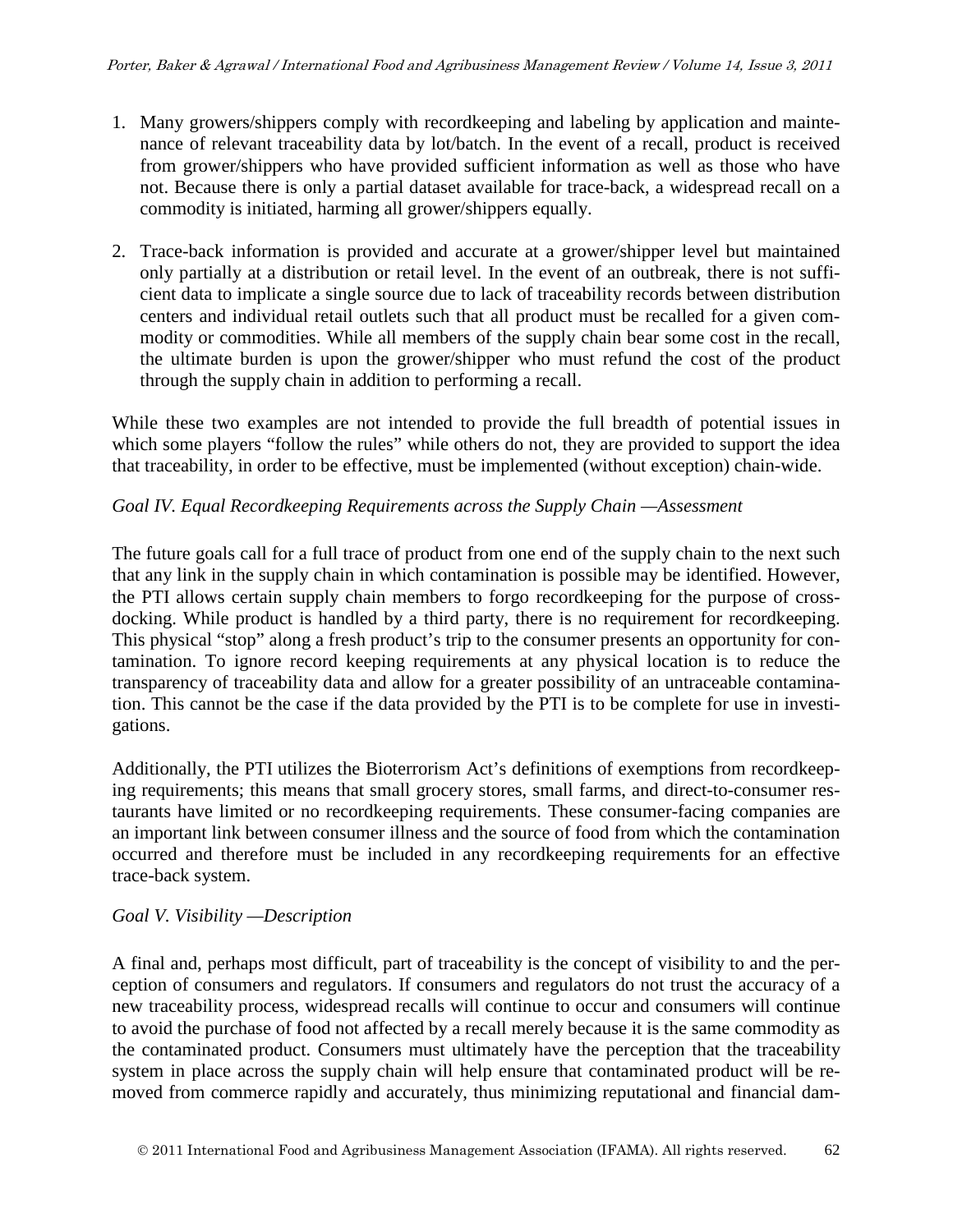age to industry. Additionally, consumers must have the *means* to know what food is affected in as detailed a manner as possible. If consumers only know that bagged spinach is affected but have no knowledge of brands, 'best-if-used-by' dates or other identification, they will likely cease to purchase bagged spinach products and the entire industry will suffer. Because of the experience with recent major outbreaks (such as the spinach recall of 2006), wariness by consumers and regulators, in terms of trusting traceability records, has continued to grow. If consumers don't trust the supply chain to accurately perform a recall such that contaminated food is pulled from commerce effectively, many consumers will cease to purchase that commodity for fear that they can still get sick and/or die. This concept of visibility and understanding of food safety on the part of the consumer was touched upon, in some way, in almost every interview conducted.

### *Goal V. Visibility —Assessment*

The concept of providing visibility is a difficult one, probably the most difficult of the future goals. In this regard, it is also difficult to expect a plan such as the PTI to have visibility integrated into its outline. Visibility, in the case of the PTI, may be more in the form of recalls becoming less visible with its implementation. This is dependent upon regulators utilizing the system, narrowing trace-backs more rapidly, and outbreaks being minimized as quickly as product can be pulled from commerce. To this end, this goal will be met so far as the PTI is successful in reducing the publicity and damage from foodborne illness outbreaks.

## **Recommendations**

In the previous section of this paper, we develop future goals for an ideal trace-back system for the fresh produce industry and assess to what extent the PTI has the potential to achieve these goals. In this section, we establish a set of principles as recommendations for moving forward. These principles are not intended to be individual steps towards meeting the future goals identified in this research. Rather, they are meant to be high level guidelines that will help meet the future goals and fill the gaps identified in the PTI.

## *Recommendation 1: Stick to Uniformity Principles*

In order to effectively utilize data analysis techniques, it is important that investigators not waste valuable time "connecting the dots." If a principle is applied to one sector of the industry for recordkeeping, it should be uniformly applied to other sectors such that records are utilized in a consistent fashion. The point of traceability is to implicate the narrowest line of contaminated product(s) possible such that public health as well as financial damage may be limited throughout the industry to the maximum extent possible. A standard should be chosen, applied across the board, and used consistently. This includes identification of locations and companies that handle the product, identification of one product from another, and identification of source or origin of lots and batches. This uniformity needs to exist, without exception, between growing and ultimate consumption. Codes representing these elements should be universally recognizable and their meaning must be commonly understood across the supply chain.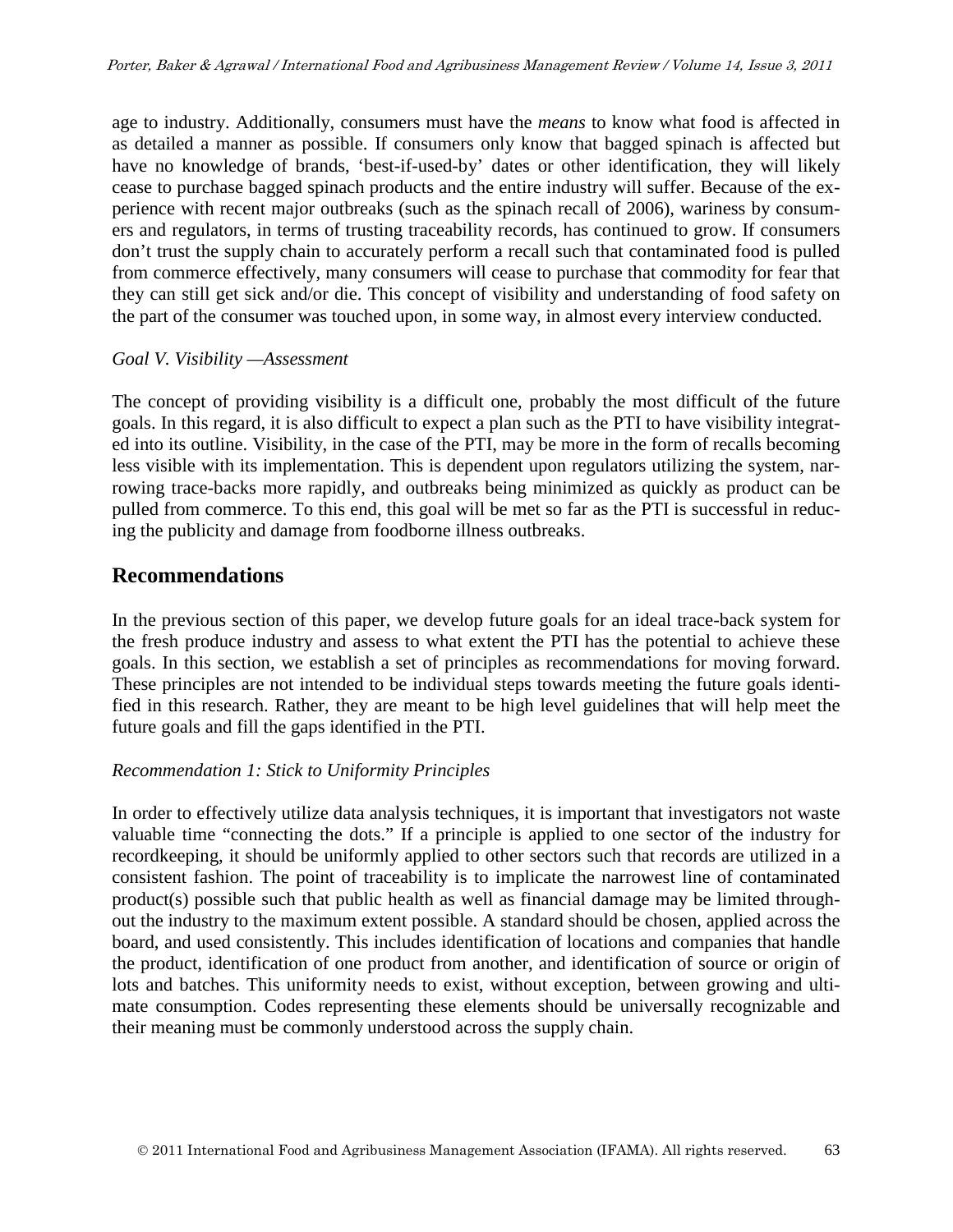#### *Recommendation 2: Standardize Product Reference Number Elements*

Related to uniformity but specific to one part of the nomenclature is the issue of assigning unique reference numbers. Unique reference numbers should identify the product uniformly. Otherwise the implementation of tracking systems will become monumental in scope and archaic in interpretation. A system that utilizes ten to twenty individual product codes for the same essential product for tens of thousands of products will undoubtedly lead to confusion on the part of regulators. The industry must settle on a common nomenclature for the sake of efficiency and the good of the industry. By reducing the ambiguity in defining products, the overall complexity of the system is reduced (both in implementation and ultimate use). Minimization of redundancy and interpretation should be a major goal in traceability data. Failure to clarify the interpretation of a product description simply because a standard level of detail was never agreed upon will exact a high price in terms of the speed and accuracy of an investigation.

#### *Recommendation 3: Create a Reporting Mechanism for Investigative Purposes*

Perhaps the most troubling aspect of the PTI is that there is not a single mention of reporting or recommendations or guidance for doing so. In reality, the FDA has recently made strides toward standardized technological reporting with the Reportable Food Registry. If the industry is working towards creating the dataset *for* the government, they should know that it will in fact be used *by* the government. If the industry implements the PTI and proceeds to print out volumes of reports (each in their own company-specific format) to mail and fax to the FDA, the industry has gained very little. In the case of a food-borne illness outbreak, time is of the essence. It is critical that a method for rapidly communicating information to the FDA be developed so as to speed up future investigations, and reduce human illnesses (and deaths) and industry losses. There must be a uniform method of rapid data delivery to the FDA from each point in the supply chain in order to successfully minimize traceability investigation timeframes.

#### *Recommendation 4: Create an Environment of Open and Transparent Communication*

It will be critical that industry members within the supply chain and across commodities find an effective means of communication. It is clear, as discussed above, that issues of standardization and uniformity not directly met through the PTI must be addressed. However, it is also clear that it is not realistic for the representatives that form the steering committee to universally address these issues across all commodity groups. Industry members both within levels and across levels of the supply chain need to be in communication regarding the needs and uses of the datasets. Understanding the expectations and realities of the data that must be captured will go a long way towards collecting and reporting it. In this way, commodity specific associations should be involved in formulating a traceability plan for the future. If the common nomenclature to be utilized is that provided through GS1, leaders and representatives across commodity groups will be prepared to formulate methodologies for such items as reference numbers and universally applied levels of detail for each commodity. Without proper communication and cooperation, the industry will simply create another layer of complexity using a new nomenclature.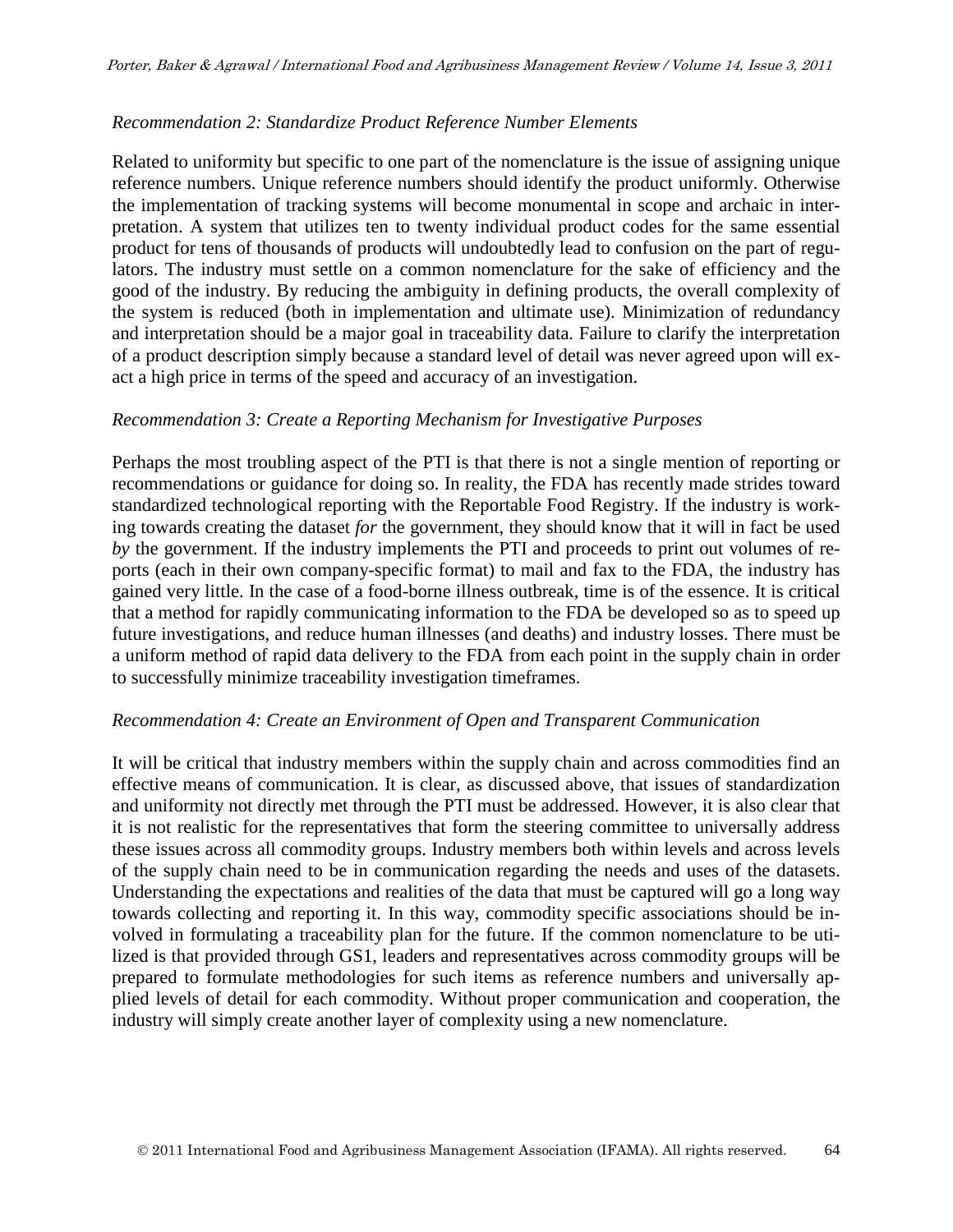## **Concluding Remarks**

The Produce Traceability Initiative establishes a necessary "first step" towards creating a common nomenclature and methodology for transferring that nomenclature throughout the supply chain. For this reason alone it will provide a valuable mechanism for traceability. It is evident that the committee that first created the PTI realized that it would not fully answer the call of a future traceability system from its first inception based on its recognition as a "living" document.

There are gaps in the PTI that need to be filled before it can effectively fulfill its lofty goals, goals that will not be met by implementation in its current form. One major issue that has arisen is that implementation is happening in isolated corners rather than as a commodity industry group. Until better communication is established between members of the supply chain, the implementation, understanding, and use of the PTI will be difficult. If this communication does not occur, gaps may never be filled and this may be yet another costly initiative that goes unused or underutilized. The utilization of data collection techniques to narrow the scope of recalls depends on both the quality and quantity of data. If the industry is not compelled to store and produce this data rapidly, the PTI will fall short of achieving its goals.

It also remains to be seen whether or not the information that is provided by the PTI will be communicated and/or used by the FDA for investigative purposes. Even if the data is created and stored industry wide, a methodology for reporting by industry and use by investigators must be established or the standardization called for by the PTI will fall short of accomplishing the PTI's objectives.

## **References**

- Alliance for Food & Farming. 2010. Analysis of Produce Related Foodborne Illness Outbreaks*.* [http://www.foodandfarming.info/docs/386Produce\\_Analysis\\_2010\\_Final.pdf.](http://www.foodandfarming.info/docs/386Produce_Analysis_2010_Final.pdf) (accessed May 2010).
- CDC. 2001. The Health Alert Network*.* [http://www.bt.cdc.gov/documentsapp/han/han.asp.](http://www.bt.cdc.gov/documentsapp/han/han.asp) (accessed May 2010).
- CDC. 2009. February 6. Multistate Outbreak of Salmonella Infections Associated with Peanut Butter and Peanut Butter-Containing Products --- United States, 2008--2009*. Morbidity and Mortality Weekly Report*. <http://www.cdc.gov/mmwr/preview/mmwrhtml/mm5804a4.htm> (accessed April 2010).
- FDA. 2010. Reportable Food Registry for Industry*. Food and Drug Administration* <http://www.fda.gov/food/foodsafety/foodsafetyprograms/rfr/default.htm> (accessed May 2010).
- GS1. 2009. GS1 Identification Key Series GTIN (Global Trade Item Number)*. GS1*. [http://www.gs1.fi/content/download/1047/7221/file/GS1\\_GTIN\\_Executive\\_](http://www.gs1.fi/content/download/1047/7221/file/GS1_GTIN_Executive_%0bSummary.pdf) [Summary.pdf](http://www.gs1.fi/content/download/1047/7221/file/GS1_GTIN_Executive_%0bSummary.pdf) (accessed January 2011).
- McEntire, J. C., Arens, S., Bernstein, M., Bugusu, B., Busta, F. F., Cole, M., Davis, A., Fisher, W., Geisert, S., Jensen, H., Kenah, B., Lloyd, B., Mejia, C., Miller, B., Mills, R.,